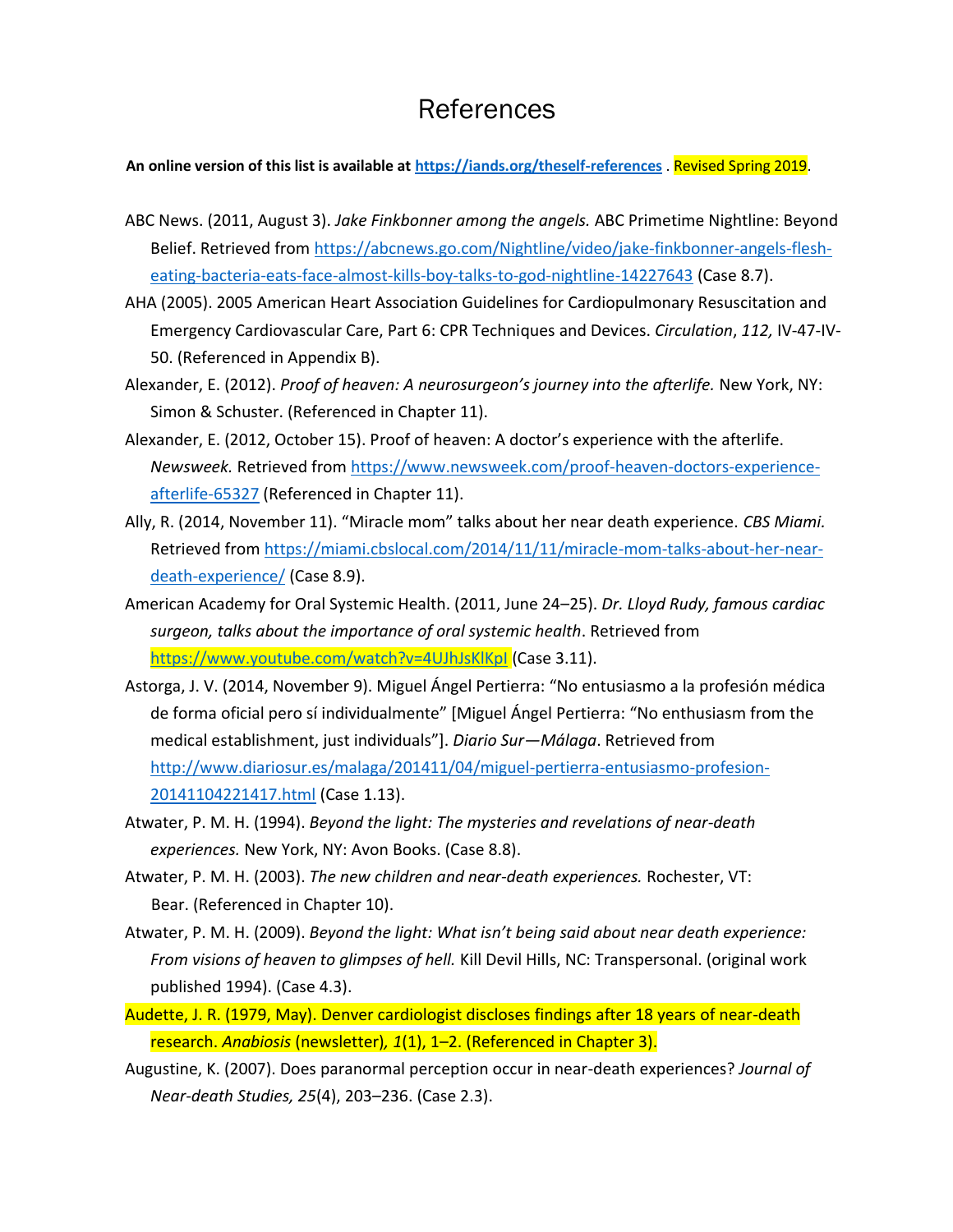- Bachrach, J. (2014). *Glimpsing heaven: The stories and science of life after death.* Washington, DC: National Geographic. (Case 3.29, Chapter 9).
- Bale Doneen Method. (2012, May 1). *Making headlines: News & Press: In memoriam—Dr. Lloyd Rudy, Jr.* Retrieved fro[m https://www.baledoneen.com/announcements/in-memoriam-dr](https://www.baledoneen.com/announcements/in-memoriam-dr-lloyd-rudy-jr)[lloyd-rudy-jr](https://www.baledoneen.com/announcements/in-memoriam-dr-lloyd-rudy-jr) (Case 3.11).
- Barkallah, S. (Producer & Director). (2015). *Faux départ: Enquête sur les EMI / NDE* [Untimely departure: Investigation into NDEs]. Berre l'Etang, France: S17.TV 2015. Retrieved from <https://www.youtube.com/watch?v=A5ghzEbtfGk> (Case 3.1).
- Barrett, W. (1926). *Death-bed visions: The psychic experiences of the dying*. Wellingborough, Northhampton, UK: Aquarian Press. (Cases 7.2, 7.4).
- Barrington, M. R. (1999). *What is proof? The assessment of past events*. Retrieved from [http://parapsychologie.ac.at/programm/ss1999/barringt/proof\\_txt.htm](http://parapsychologie.ac.at/programm/ss1999/barringt/proof_txt.htm) (Referenced in the Introduction).
- Baxter, R. (1691). *The certainty of the world of spirits fully evinced by the unquestionable histories of apparitions and witchcrafts, operations, voices, &c. proving the immortality of souls, the malice and miseries of the devils, and the damned. And of the blessedness of the justified. Fully evinced by the unquestionable histories of apparitions, operations, witchcrafts, voices, &c. Written as an addition to many other treatises, for the conviction of sadduces and infidels.* Retrieved from<https://archive.org/details/certaintyofworld00baxt> (Case 7.4).
- Beam, C. W. (2015). *Miracles from heaven: A little girl, her journey to heaven, and her amazing story of healing.* New York, NY: Hachette Books. (Case 8.10).
- Beauregard, M. (2007). Mind does really matter: Evidence from neuroimaging studies of emotional self-regulation, psychotherapy, and placebo effect. *Progress in Neurobiology, 81*(4), 218–236. (Referenced in Chapter 10).
- Beauregard, M. (2012). *Brain wars: The scientific battle over the existence of the human mind and the proof that will change the way we live our lives.* New York, NY: HarperCollins. (Referenced in Chapter 10).
- Beauregard, M., St-Pierre, É. L., Rayburn, G., & and Demers, P. (2012). Conscious mental activity during a deep hypothermic cardiocirculatory arrest? *Resuscitation, 83*(1), e19. (Case 1.10).
- Believe it or Not! #3. (2014). *NDE Kristle Merzlock near death experience of 7 year old girl*. Retrieved from [https://youtu.be/RaUN\\_KcX78o](https://youtu.be/RaUN_KcX78o) (Case 3.31).
- Bell, A. (2001, December 6). REPLAY of Pam Reynolds 12/06. [Coast to Coast AM show archive, interview with Pam Reynolds]. Retrieved from

<https://www.coasttocoastam.com/guest/reynolds-pam/5854> (Referenced in Chapter 11).

Bellg, L. (2014). *Patient NDEs in the ICU.* Presentation at The Monroe Institute (TMI) Professional Seminar. Retrieved from<https://www.youtube.com/watch?v=xdScjvc14xE> starting at 31:08. (Case 7.5).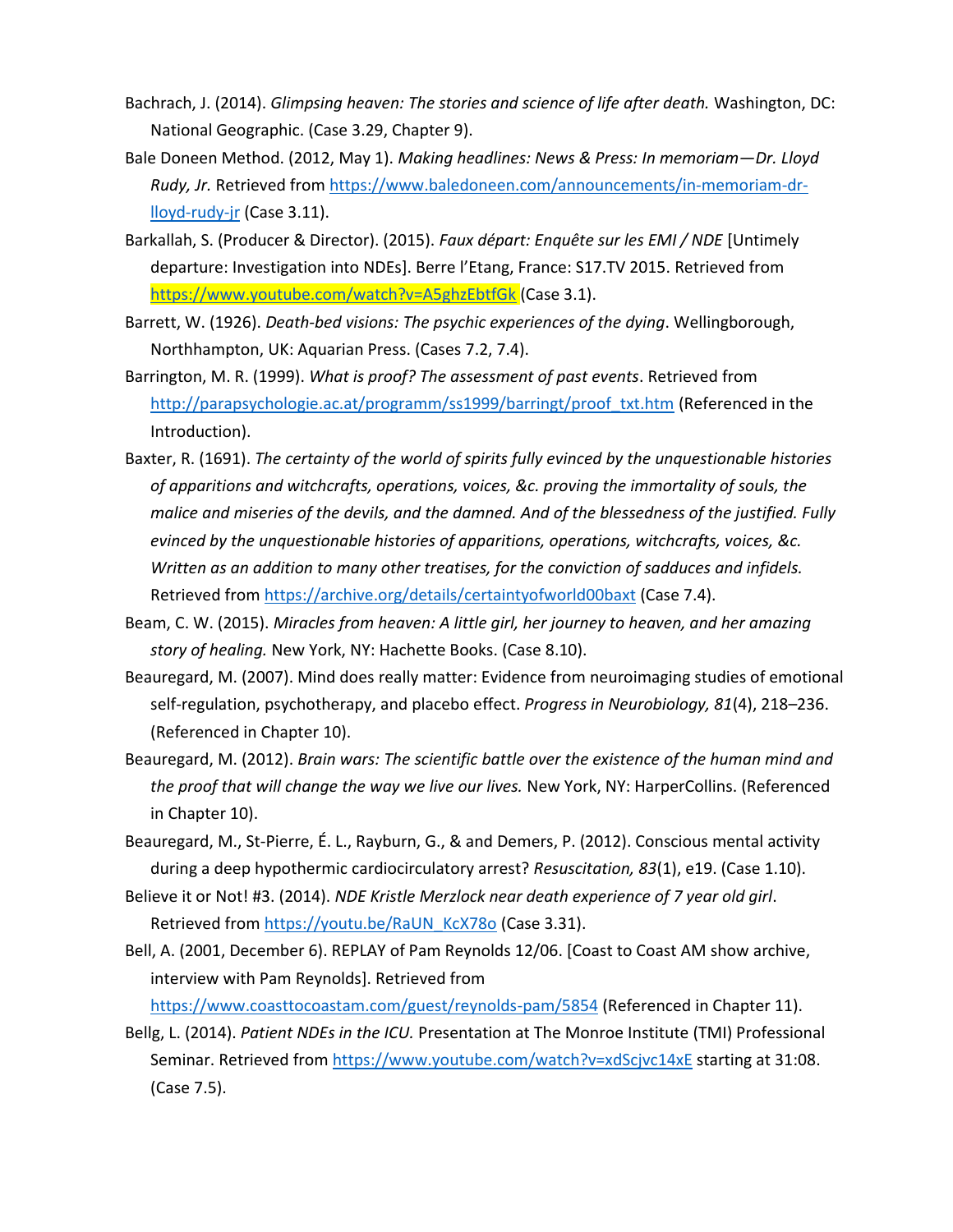- Bellg, L. (2015). *Near death in the ICU: Stories from patients near death and why we should listen to them*. Appleton, WI: Sloan Press. (Cases 1.11, 1.12, 2.15, 2.16, 2.17, 2.18, 3.33).
- Benedict, M. T. (1996). Through the light and beyond. In L. W. Bailey & J. Yates (Eds.), *The neardeath experience: A reader* (pp. 39–52). New York, NY: Routledge. (Case 8.8).
- Betty, L. S. (2006). Are they hallucinations or are they real? The spirituality of deathbed and neardeath visions. *Omega, 53*(1–2), 37–49. (Referenced in Chapter 10).
- Bihari, S., & Rajajee, V. (2008). Prolonged retention of awareness during cardiopulmonary resuscitation for asystolic cardiac arrest. *Neurocritical care*, *9*(3), 382–386. (Referenced in Appendix B).
- Black, C. (2014, August 29). *My NDEs, aftereffects and what I'm doing about them now.* Presentation at the 2014 International Association for Near-Death Studies (IANDS) Conference, Newport Beach, CA. Retrieved from<https://www.youtube.com/watch?v=MZpBV3BZ1lc> (Case 9.3).
- Blackmore, S. J. (1993). *Dying to live: Near-death experiences.* Amherst, NY: Prometheus Books. (Referenced in the Introduction and Chapter 3).
- Blalock, S., Holden, J. M., & Atwater, P. M. H. (2015). Electromagnetic and other environmental effects following near-death experiences: A primer. *Journal of Near-death Studies, 33*(4), 181–211. (Case 9.3).
- Borjigin, J., Lee, U., Liu, T., Pal, D., Huff, S., Klarr, D., . . . Mashour, G. A. (2013). Surge of neurophysiological coherence and connectivity in the dying brain*. Proceedings of the National Academy of Sciences, 110*(35), 14432–14437. (Referenced in Chapter 3).
- Braithwaite, J. J., & Dewe, H. (2013). Occam's chainsaw: Neuroscientific nails in the coffin of dualist notions of the near-death experience (NDE). *The Skeptic* [UK magazine], *25*(2), 24–30. Retrieved from

https://www.academia.edu/10060970/Occams Chainsaw Neuroscientific Nails in the coffin [\\_of\\_dualist\\_notions\\_of\\_the\\_Near-death\\_experience\\_NDE\\_](https://www.academia.edu/10060970/Occams_Chainsaw_Neuroscientific_Nails_in_the_coffin_of_dualist_notions_of_the_Near-death_experience_NDE_) (Referenced in Chapter 10).

- Braude, S. E. (2003). *Immortal remains: The evidence for life after death*. Lanham, MD: Rowman & Littlefield. (Referenced in Chapter 10).
- Braude, S. E. (2009). Perspectival awareness and postmortem survival. *Journal of Scientific Exploration, 23*(2), 195–210. (Referenced in Chapter 10).

Brinkley, D. (with Perry, P.). (1994). *Saved by the light: The true story of a man who died twice and the profound revelations he received*. New York, NY: Villard Books. (Referenced in Chapter 6).

Broome, K. (Producer). (2002). *The day I died: The mind, the brain, and near-death experiences*. [Motion picture]. Glasgow, Scotland: British Broadcasting Corporation. Retrieved from <https://vimeo.com/176601336> (minutes 22:16 to 36:36) (Case 3.29, Chapter 11).

Burpo, T., & Vincent, L. (2010). *Heaven is for real: A little boy's astounding story of his trip to heaven and back.* Nashville, TN: Thomas Nelson. (Case 5.2).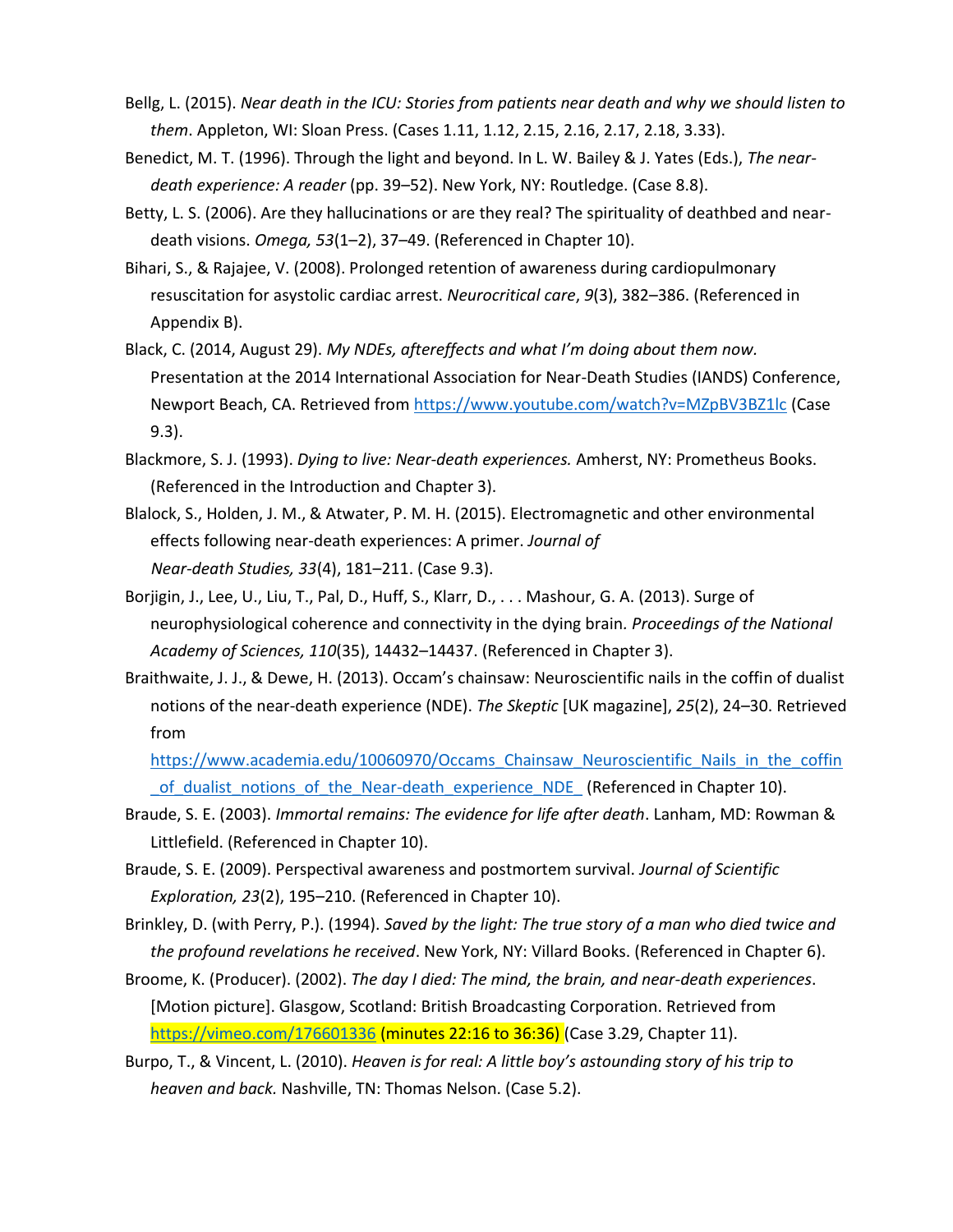- Carman, E. M., & Carman, N. J. (2013). *Cosmic cradle: Spiritual dimensions of life before birth*. Berkeley, CA: North Atlantic Books. (Referenced in Chapter 10).
- Carter, C. (2010). *Science and the near-death experience: How consciousness survives death*. Rochester, VT: Inner Traditions. (Referenced in Chapter 10).
- Carter, C. (2011). Response to "Could Pam Reynolds Hear?" *Journal of Near-Death Studies, 30*(1), 29–53. (Case 3.29).
- Carter, C. (2012). *Science and the afterlife experience: Evidence for the immortality of consciousness*. Rochester, VT: Inner Traditions. (Referenced in Chapter 10).
- Celestial Travelers. (2016). *Children and the near death experience: Kristle Merzlock*. From *Reader's Digest*, February 2006; Crossing into another realm. Retrieved from [http://celestial.kuriakon00.org/child/kristle\\_merzlock.html](http://celestial.kuriakon00.org/child/kristle_merzlock.html) (Case 3.31).
- Chawla, L. S. (2011, May). *Surges of electroencephalogram activity at the time of death: A case series*. Conference: Science of Consciousness: Brain, Mind, Reality. Stockholm, May 3–7, 2011. (Referenced in Chapter 3).
- Chawla, L. S., Akst, S., Junker, C., Jacobs, B., & Seneff, M. G. (2009). Surges of electroencephalogram activity at the time of death: A case series. *Journal of Palliative Medicine, 12*(12), 1095–1100. (Referenced in Chapter 3).
- Cholbi, M. (2018). *Immortality project research review*. West Conshohocken, PA: John Templeton Foundation. Retrieved from [https://www.templeton.org/wp](https://www.templeton.org/wp-content/uploads/2019/02/Templeton-ImmortalityProject-ResearchReview.pdf)[content/uploads/2019/02/Templeton-ImmortalityProject-ResearchReview.pdf](https://www.templeton.org/wp-content/uploads/2019/02/Templeton-ImmortalityProject-ResearchReview.pdf) (Referenced in the Foreword).
- Coimbra, C. G. (1999). Implications of ischemic penumbra for the diagnosis of brain death. *Brazilian Journal of Medical and Biological Research*, *32*(12), 1479–1487. (Referenced in Appendix A).
- Cook, E. W., Greyson, B., & Stevenson, I. (1998). Do any near-death experiences provide evidence for the survival of human personality after death? Relevant features and illustrative case reports. *Journal of Scientific Exploration, 12*(3), 377–406. (Case 1.5, Chapter 10).
- Cook, J. D., Winkler, H., & Daniels, A. (Executive producers). (2004, May 29). *Dead and back again.* Unexplained Mysteries, Season 1, Episode 26. Retrieved from <https://www.youtube.com/watch?v=AlMXohaU1uQ&t=655s> (Case 8.6).
- Coppes, C. (2010). *Messages from the light: True stories of near-death experiences and communication from the other side*. Wayne, NJ: Career Press / New Page Books. (Referenced in Chapter 6).
- Dittrich, L. (2013, July 2). The prophet: An investigation into Eben Alexander, author of the blockbuster *Proof of Heaven*. *Esquire,* June/July 2013, 88–95. Retrieved from <https://www.esquire.com/entertainment/interviews/a23248/the-prophet/> (Referenced in Chapter 11).
- Doug. (n.d.). *Denise.* Celestial Travelers: Near Death Experiences. Retrieved from <http://celestial.kuriakon00.org/child/denise.html> (Case 9.1).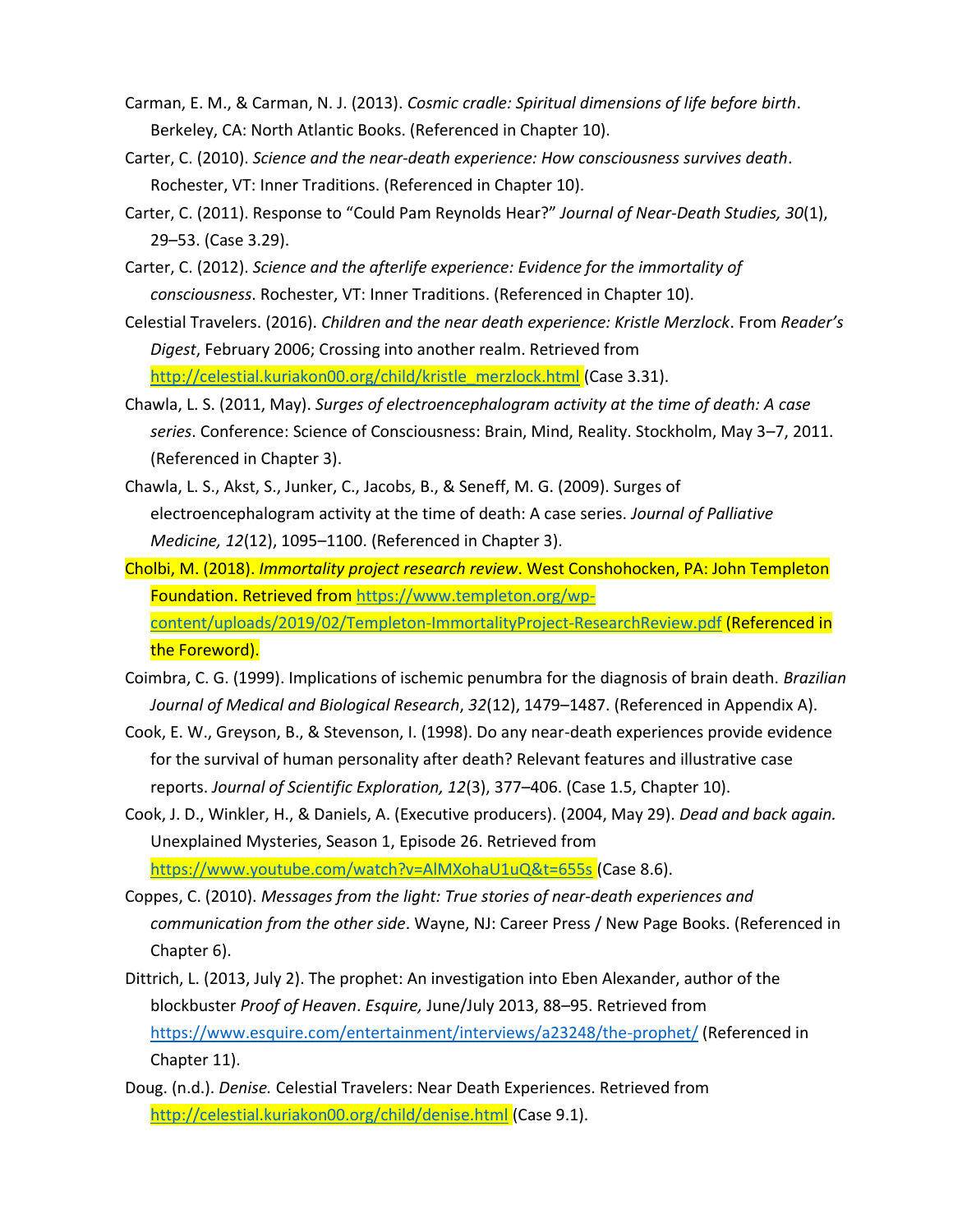- Dougherty, N. (2002). *Fast lane to heaven: A life after death journey*. Charlottesville, VA: Hampton Roads. (Referenced in Chapter 6).
- Dreyfus, H. L. (1978). *What computers can't do: The limits of artificial intelligence.* New York, NY: HarperCollins. (Referenced in the Introduction).
- Ellis, M. (2014, November 11). Miracle mom returns from the dead, saw glimpse of the afterlife. *Godreports*. Retrieved from [http://blog.godreports.com/2014/11/moms-heart-stopped-for-45](http://blog.godreports.com/2014/11/moms-heart-stopped-for-45-minutes-after-childbirth-then-her-familys-prayers-were-answered) [minutes-after-childbirth-then-her-familys-prayers-were-answered](http://blog.godreports.com/2014/11/moms-heart-stopped-for-45-minutes-after-childbirth-then-her-familys-prayers-were-answered) (Case 8.9).
- Ellwood, G. F. (2001). *The uttermost deep: The challenge of near-death experiences.* New York, NY: Lantern. (Case 7.2).
- Ewald, G. (2007). *Nahtoderfahrungen: Hinweise auf ein Leben nach dem Tod?* [Near-death experiences: Indications of life after death?]. Kevelaer, Germany: Topos. (Case 6.3).
- Farr, S. S. (1993). *What Tom Sawyer learned from dying.* Norfolk, VA: Hampton Roads. (Case 9.4).
- Fenwick, P. (2005). Science and spirituality: A challenge for the 21st century [The Bruce Greyson Lecture from the International Association for Near-Death Studies 2004 Annual Conference]. *Journal of Near-Death Studies, 23*(3), 131–157. (Referenced in Chapter 11).
- Fenwick, P., & Fenwick, E. (1995). *The truth in the light: An investigation of over 300 near-death experiences*. London, UK: Headline (2012, reprint). Hove, UK: White Crow Books. (Case 2.7).
- Fischer, M., & Hossmann, K. A. (1996). Volume expansion during cardiopulmonary resuscitation reduces cerebral no-reflow. *Resuscitation*, *32*(3), 227–240. (Referenced in Appendix A).
- Flammarion, C. (1900). *L'inconnu et les problèmes psychiques* [The unknown and problems of the psyche]. New York, NY: Harper & Brothers. (Case 7.1).
- Foster, J. (2012, November 6). Re: Update on Anita Moorjani's case [Blog comment]*.* Retrieved from [https://drpennysartori.wordpress.com/2012/02/25/update-on-anita-moorjanis](https://drpennysartori.wordpress.com/2012/02/25/update-on-anita-moorjanis-case/#comment-984)[case/#comment-984](https://drpennysartori.wordpress.com/2012/02/25/update-on-anita-moorjanis-case/#comment-984) (Case 8.4).
- Frank. (2010–2013). *Out of body.* Retrieved from <http://www.emergencymedicalparamedic.com/paranormal-activity-true-story-2/> (Case 3.12).
- Freeman, M., & Andreae, L. (Executive producers). (2011, June 8). *Is there life after death?* Through the Wormhole, Season 2, Episode 1. (Referenced in Chapter 11).
- Garnar, C. (2015, April 14). Girl knocked out by 30-ft fall inside a hollow tree claims she went to heaven and met Jesus (who looks like Santa Claus) . . . then woke up cured of a lifelong illness. *Daily Mail: Mail Online.* Retrieved from [https://www.dailymail.co.uk/femail/article-](https://www.dailymail.co.uk/femail/article-3038153/Girl-knocked-30ft-fall-inside-hollow-tree-claims-went-heaven-met-Jesus-woke-cured-lifelong-illness.html)[3038153/Girl-knocked-30ft-fall-inside-hollow-tree-claims-went-heaven-met-Jesus-woke-cured](https://www.dailymail.co.uk/femail/article-3038153/Girl-knocked-30ft-fall-inside-hollow-tree-claims-went-heaven-met-Jesus-woke-cured-lifelong-illness.html)[lifelong-illness.html](https://www.dailymail.co.uk/femail/article-3038153/Girl-knocked-30ft-fall-inside-hollow-tree-claims-went-heaven-met-Jesus-woke-cured-lifelong-illness.html) (Case 8.10).
- Gauld, A. (1983). *Mediumship and survival: A century of investigations*. London, UK: Paladin Books. (Referenced in Chapter 10).
- Greene, K. A., Marciano, F. F., Hamilton, M. G., Herman, J. M., Rekate, H. L., & Spetzler, R. F. (1994). Cardiopulmonary bypass, hypothermic circulatory arrest and barbiturate cerebral protection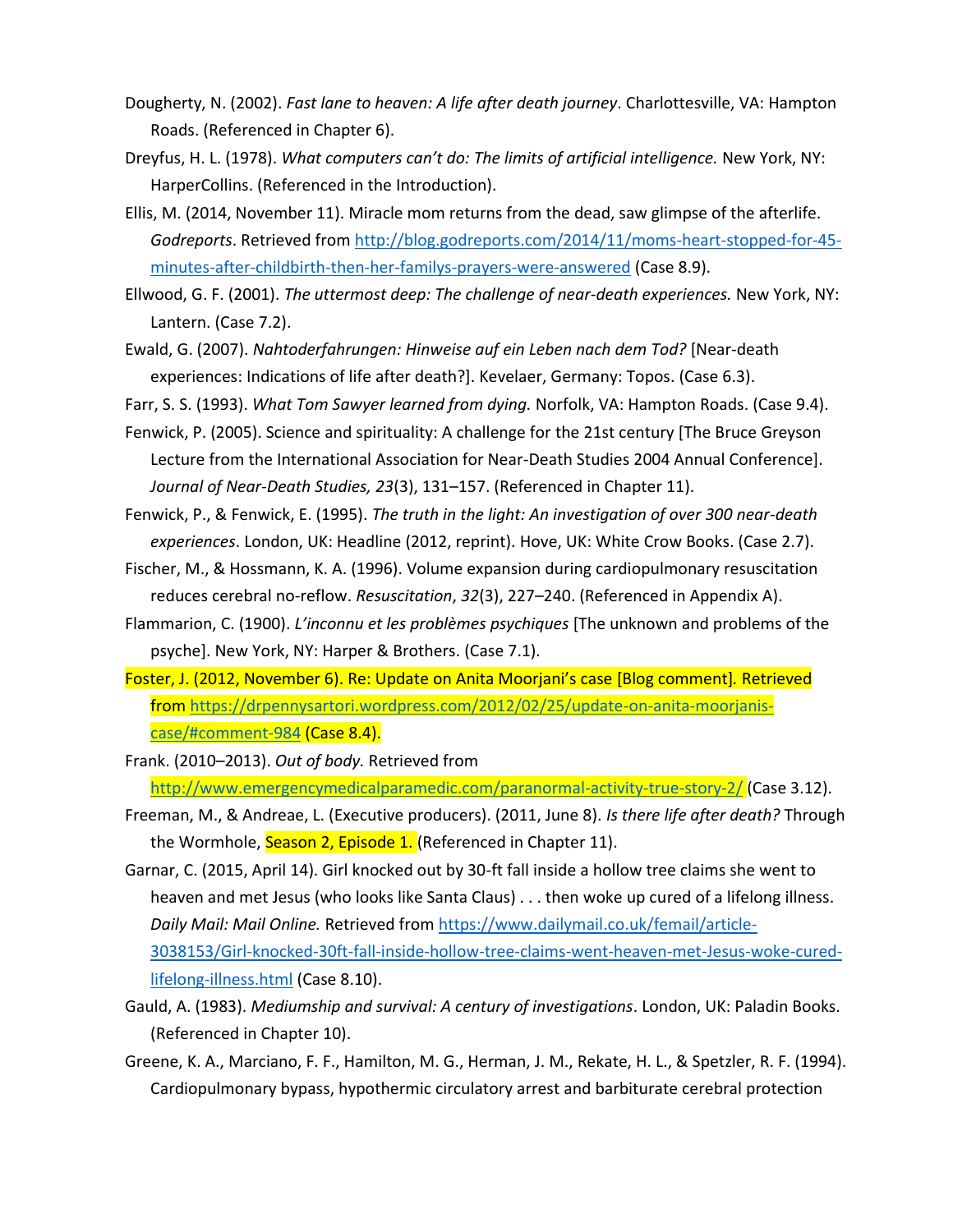for the treatment of giant vertebrobasilar aneurysms in children. *Pediatric neurosurgery*, *21*(2), 124–133. (Referenced in Appendix D).

- Greyson, B. (1983). Increase in psychic phenomena following near-death experiences. *Theta*, *11*(2), 26–29. (Referenced in Chapter 9).
- Greyson, B. (2010). Seeing dead people not known to have died: "Peak in Darien" experiences. *Anthropology and Humanism*, *35*(2), 159–171. (Referenced in Chapter 11).
- Greyson, B., Liester, M. B., Kinsey, L., Alum, S., & Fox, G. (2015). Electromagnetic phenomena reported by near-death experiencers. *Journal of Near-death Studies, 33*(4), 213–243. (Case 9.3).

Grossman, N. (2002). Who's afraid of life after death? [Guest editorial]. *Journal of Near-death Studies, 21*(1), 5–24. (Referenced in Chapter 10).

- Grossman, N. (2008). Letter to the editor: Four errors commonly made by professional debunkers. *Journal of Near-death Studies, 26*(3), 227–235. (Referenced in Chapter 10).
- Guggenheim, W., & Guggenheim, J. A. (1995). *Hello from heaven: A new field of research—afterdeath communication—confirms that life and love are eternal.* New York, NY: Bantam Books. (Referenced in Chapter 7).
- Gurney, E., Myers, F. W. H., & Podmore, F. (1886). *Phantasms of the living.* London, UK: Rooms of the Society for Psychical Research/Trübner. (Case 7.4).
- Habermas, G. R., & Moreland, J. P. (2004). *Beyond death: Exploring the evidence for immortality.* Eugene, OR: Wipf & Stock. (Case 3.30).
- Hagerty, B. B. (2011, April 22). *A boy, an injury, a recovery, a miracle?* Northeast Public Radio/NPR. Retrieved from [https://www.npr.org/2011/04/22/135121360/a-boy-an-injury-a-recovery-a](https://www.npr.org/2011/04/22/135121360/a-boy-an-injury-a-recovery-a-miracle)[miracle](https://www.npr.org/2011/04/22/135121360/a-boy-an-injury-a-recovery-a-miracle) (Case 8.7).
- Hamilton, A. J. (2009). *The scalpel and the soul: Encounters with surgery, the supernatural, and the healing power of hope.* New York: NY: Jeremy P. Tarcher/Penguin. (Referenced in the Introduction).
- Hansen, J. N. (2013). Use of a torsion pendulum balance to detect and characterize what may be a human bioenergy field. *Journal of Scientific Exploration*, *27*(2), 205–225. (Case 9.3).
- Haraldsson, E. (2012). *The departed among the living: An investigative study of afterlife encounters*. Hove, UK: White Crow Books. (Referenced in Chapter 7).
- Hart, H. (1956). Six theories about apparitions. *Proceedings of the Society for Psychical Research, 50*(185), 153–239. (Referenced in Chapter 7).
- Heritage Funeral Home & Crematory. (2012). *Lloyd William Rudy, Jr. | 1934–2012 | Obituary.* Retrieved from

[http://www.meaningfulfunerals.net/fh/obituaries/obituary.cfm?o\\_id=1464561&fh\\_id=11479](http://www.meaningfulfunerals.net/fh/obituaries/obituary.cfm?o_id=1464561&fh_id=11479) (Case 3.11).

Herlitz, J., Bång, A., Alsén, B., & Aune, S. (2002). Characteristics and outcome among patients suffering from in hospital cardiac arrest in relation to the interval between collapse and start of CPR. *Resuscitation*, *53*(1), 21–27. (Referenced in Appendix A).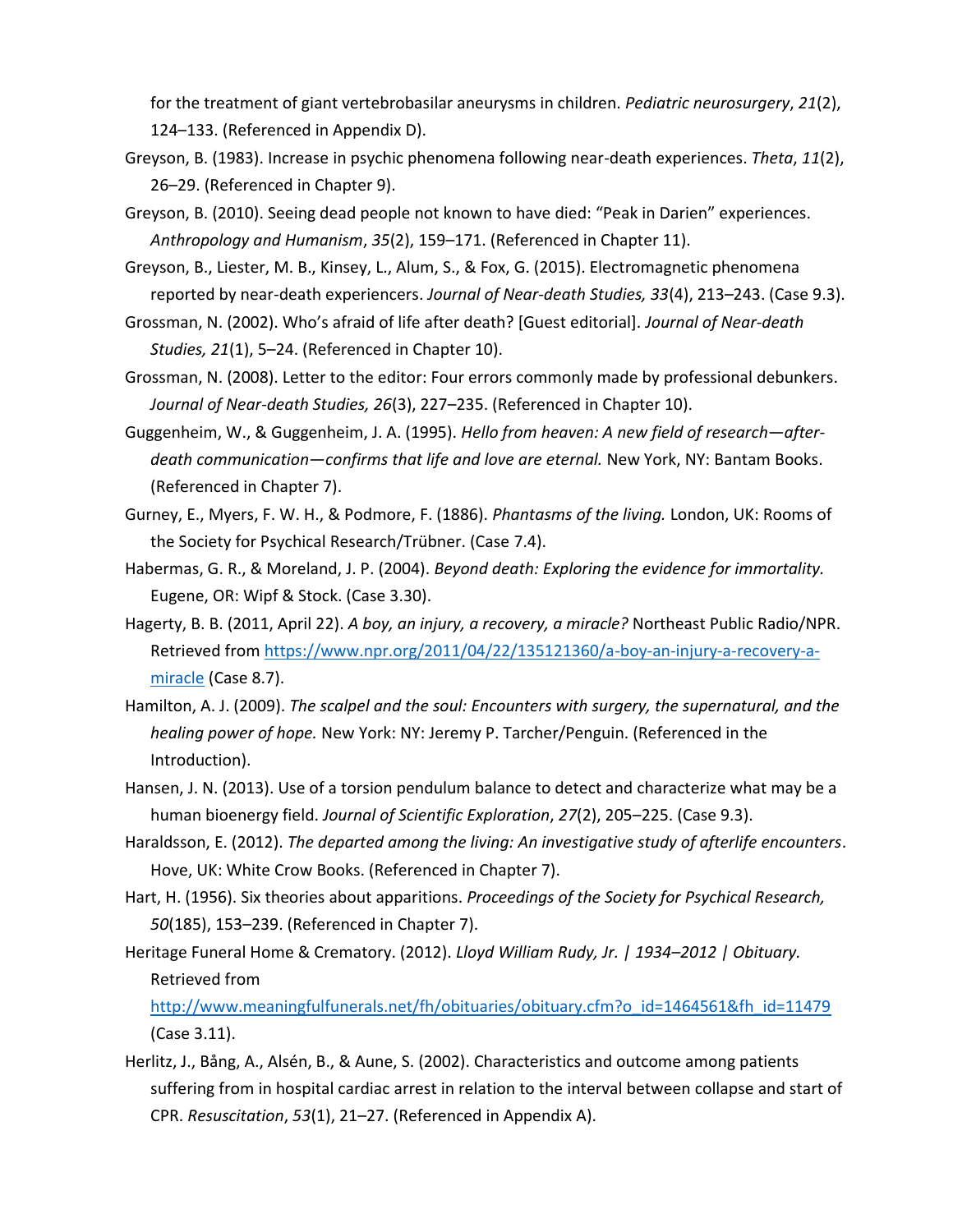- Holden, J. M. (2009). Veridical perception in near-death experiences. In J. M. Holden, B. Greyson, & D. James (Eds.), *The handbook of near-death experiences: Thirty years of investigation* (pp. 185–212). Santa Barbara, CA: Praeger/ABC-cLIO. (Referenced in the Foreword and Chapters 1 and 10).
- Jakoby, B. (2006). *Begegnungen mit dem Jenseits* [Encounters with the beyond]. Hamburg, Germany: Rowohlt Taschenbuch Verlag. (Case 4.4).
- James. (2015). *James grandfather's NDE.* Retrieved from [https://www.nderf.org/Experiences/1james\\_gpa\\_nde.html](https://www.nderf.org/Experiences/1james_gpa_nde.html) (Case 3.17).
- James, W. (1907). *Pragmatism: A new name for some old ways of thinking*. London, UK: Longmans, Green. (Referenced in Chapter 11).
- James, W. (1898). *Human immortality: Two supposed objections to the doctrine*. Ingersoll Lecture, 1897. Cambridge, MA: The Riverside Press. (Referenced in Chapter 10).
- Jennifer NDE 2012. (2012, March 3). *The Biography Channel.* Retrieved from <https://www.youtube.com/watch?v=R8v6fw543OY> (Case 8.5).
- Kelly, E. F. (2015). Empirical challenges to theory construction. In E. F. Kelly, A. Crabtree, & P. Marshall (Eds.), *Beyond physicalism: Toward reconciliation of science and spirituality* (pp. 3–38). Lanham, MD: Rowman & Littlefield. (Referenced in Chapter 10).
- Kelly, E. F., Kelly, E. W., Crabtree, A., Gauld, A., Grosso, M., & Greyson, B. (2007). *Irreducible mind: Toward a psychology for the 21st century*. Lanham, MD: Rowman & Littlefield. (Case 3.29).
- Kelly, E. W., Greyson, B., & Stevenson, I. (2000). Can experiences near death furnish evidence of life after death? *OMEGA-Journal of Death and Dying, 40*(4), 513–519. (Referenced in Chapter 10).
- Ko, P. (2006). *Report: Dr. Peter Ko.* Retrieved from [https://www.anitamoorjani.com/report-dr](https://www.anitamoorjani.com/report-dr-peter-ko/)[peter-ko/](https://www.anitamoorjani.com/report-dr-peter-ko/) (Case 8.4).
- Kübler-Ross, E. (1983). *On children and death: How children and their parents can and do cope with death.* New York, NY: Simon & Schuster. (Case 6.5).
- Lawton, M. T., Raudzens, P. A., Zabramski, J. M., & Spetzler, R. F. (1998). Hypothermic circulatory arrest in neurovascular surgery: Evolving indications and predictors of patient outcome. *Neurosurgery*, *43*(1), 10–20. (Referenced in Appendix D).
- Lerma, J. (2007). *Into the light: Real life stories about angelic visits, visions of the afterlife, and other pre-death experiences.* Wayne, NJ: Career Press / New Page Books. (Case 2.6).
- Lewinter, J. R., Carden, D. L., Nowak, R. M., Enriquez, E., & Martin, G. B. (1989). CPR-dependent consciousness: Evidence for cardiac compression causing forward flow. *Annals of emergency medicine*, *18*(10), 1111–1115. (Referenced in Appendix B).
- Long, J. (with Perry, P.). (2011). *Evidence of the afterlife: The science of near-death experiences*. New York, NY: HarperCollins. (Referenced in the Introduction).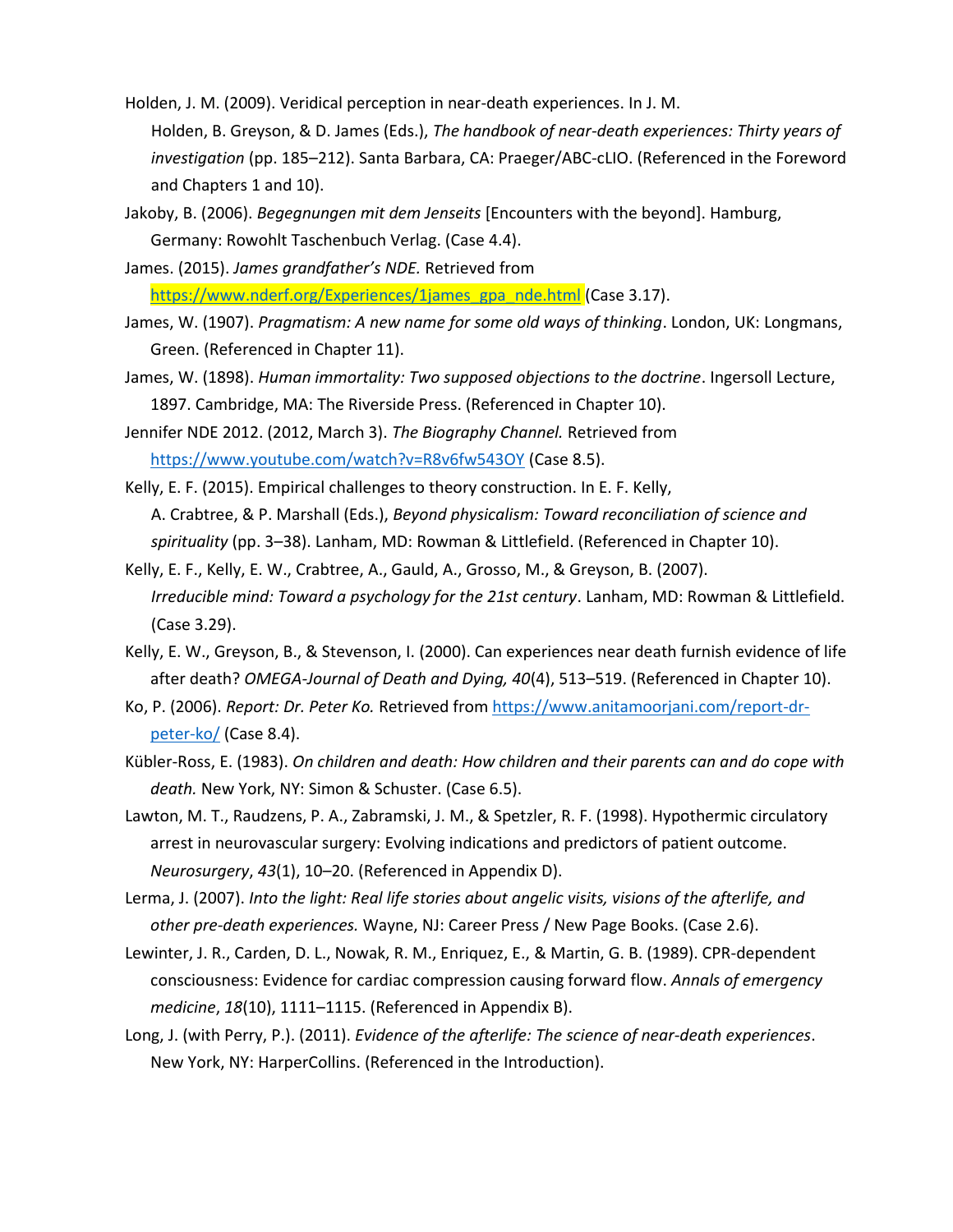Losasso, T. J., Muzzi, D. A., Meyer, F. B., & Sharbrough, F. W. (1992). Electroencephalographic monitoring of cerebral function during asystole and successful cardiopulmonary resuscitation. *Anesthesia & Analgesia*, *75*(6), 1021–1024. (Referenced in Chapter 3).

Lund, D. H. (1985). *Death and Consciousness*. Jefferson, NC: McFarland. (Referenced in Chapter 10).

- Lund, D. H. (2009). *Persons, souls, and death: A philosophical investigation of an afterlife*. Jefferson, NC: McFarland. (Referenced in Chapter 10).
- Malarkey, K. (2011). *The boy who came back from heaven: A remarkable account of miracles, angels, and life beyond this world*. Carol Stream, IL: Tyndale Momentum. (Referenced in the Introduction).
- Marney S. (n.d.). *Marney S's daughter's NDE.* Retrieved from [https://www.nderf.org/Experiences/1marney\\_s\\_daughter\\_nde.html](https://www.nderf.org/Experiences/1marney_s_daughter_nde.html) (Case 3.5).
- Martin, M., & Augustine, K. (Eds.). (2015). *The myth of an afterlife: The case against life after death*. Lanham, MD: Rowman & Littlefield. (Referenced in Chapter 10).
- Martindale, D. (2015, April 10). "Miracle" in Burleson: Book tells girl's remarkable story of healing. *Star Telegram.* Retrieved from [https://www.star](https://www.star-telegram.com/living/religion/article18229301.html)[telegram.com/living/religion/article18229301.html](https://www.star-telegram.com/living/religion/article18229301.html) (Case 8.10).
- Martinez-Alier, N. (2010, March 26). *Clinical review—bacterial meningitis*. Retrieved from <http://www.gponline.com/clinical-review-bacterial-meningitis/article/991614> (Referenced in Chapter 11).
- Mauser, E. W. (2012, October 20). Boy's recovery a Kateri miracle. *Canadian Catholic News.* Retrieved from [http://www.catholicregister.org/features/item/15267-boy-s-recovery-a-kateri](http://www.catholicregister.org/features/item/15267-boy-s-recovery-a-kateri-miracle)[miracle](http://www.catholicregister.org/features/item/15267-boy-s-recovery-a-kateri-miracle) (Case 8.7).
- Mays, R. G. (2013). Esquire *article on Eben Alexander distorts the facts.* Retrieved from <https://iands.org/esquire> (Referenced in Chapter 11).
- Mays, R. G., & Mays, S. B. (2008). The phenomenology of the self-conscious mind. *Journal of Neardeath Studies, 27*(1), 5–45. (Referenced in Chapter 10).
- Mays, R. G., & Mays, S. B. (2010). *Investigation of George Ritchie's NDE OBE*. Retrieved from <https://selfconsciousmind.com/ritchie/> (Referenced in Chapter 2).
- Mays, R. G., & Mays, S. B. (2012). *Subject SB pinwheel psychokinesis and induction coil effect (February 6, 2012).* Retrieved from [https://selfconsciousmind.com/SubjectSB-020612-](https://selfconsciousmind.com/SubjectSB-020612-Pinwheel2.mov) [Pinwheel2.mov](https://selfconsciousmind.com/SubjectSB-020612-Pinwheel2.mov) (Case 9.3).
- McMoneagle, J. (1993). *Mind trek: Exploring consciousness, time, and space through remote viewing.* Charlottesville, VA: Hampton Roads. (Referenced in Chapter 9).
- Merrell-Wolff, F. F. (1973). *The philosophy of consciousness without an object: Reflections on the nature of transcendental consciousness*. New York, NY: Julian Press. (Referenced in Appendix D).
- Miller, J. B., Davie, R. D. M., & Douglas, D. M. (1961). The Efficiency of Cardiac Massage in Ventricular Fibrillation: Description of an instance of recovery of consciousness without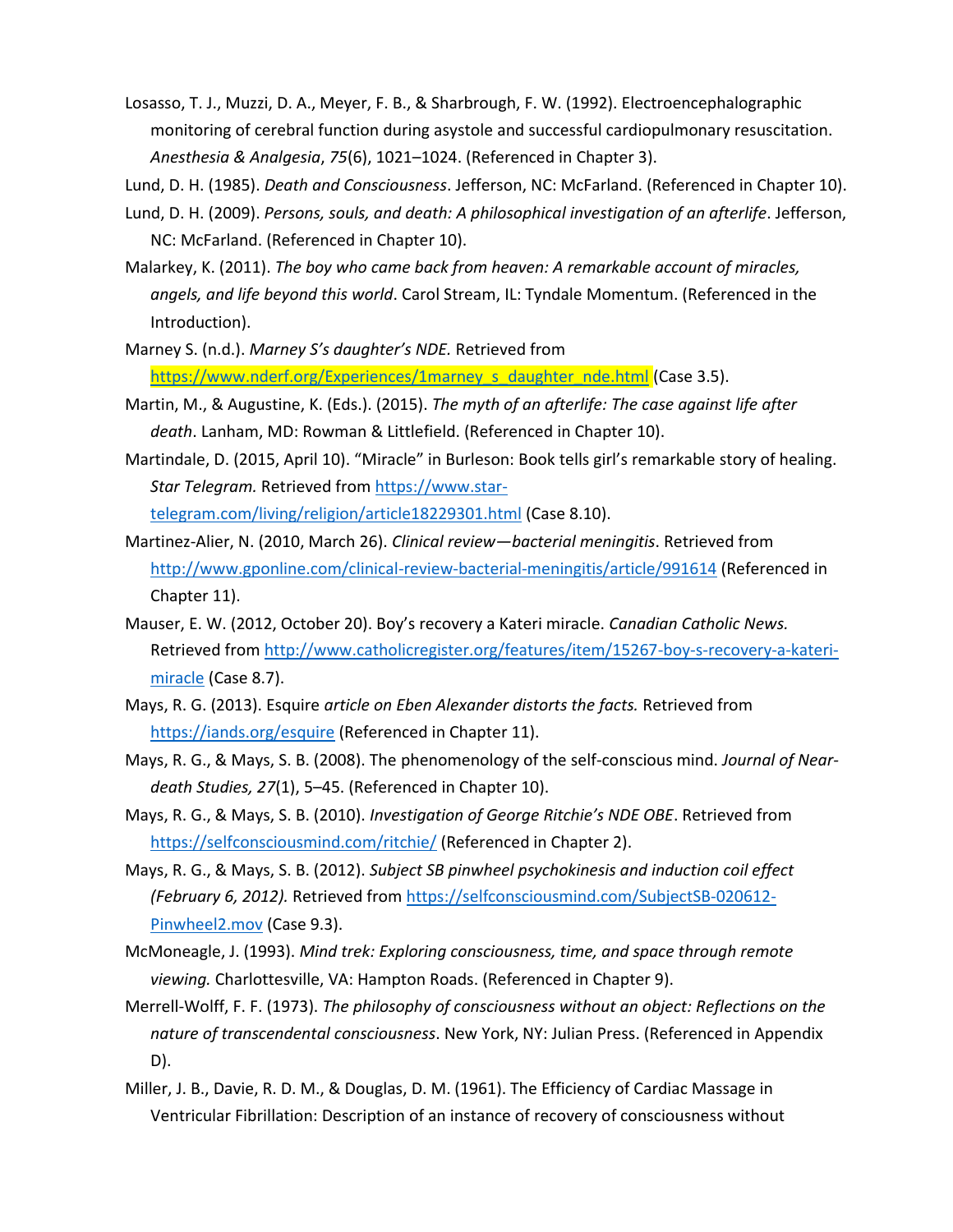spontaneous heart beat. *British journal of anaesthesia*, *33*(1), 22–23. (Referenced in Appendix B).

- Mitchell-Yellin, B., & Fischer, J. M. (2014). The near-death experience argument against physicalism: A critique. *Journal of Consciousness Studies*, *21*(7–8), 158–183. (Referenced in the Foreword).
- Moody, R. A., Jr. (1975). *Life after life.* Atlanta, GA: Mockingbird Press. (Referenced in the Foreword).
- Moody, R. A., Jr. (1996). The light beyond: The experience of almost dying. In L. W. Bailey & J. Yates (Eds.), *The near-death experience: A reader* (pp. 25–38). New York, NY: Routledge. (Case 2.10).
- Moody, R. A., Jr. (with Perry, P.). (1988). *The light beyond.* New York, NY: Bantam Books. (Cases 3.15, 4.1, 5.5, 6.2).
- Moody, R. A., Jr. (with Perry, P.). (2010). *Glimpses of eternity: An investigation into shared death experiences.* New York, NY: Guideposts. (Referenced in the Foreword, Chapter 4, and Chapter 10).
- Moorjani, A. (2012). *Dying to be me: My journey from cancer to near death, to true healing.* Carlsbad, CA: Hay House. (Case 8.4).
- Moorjani, A. (n.d.). *Anita Moorjani: The day my life changed*. Retrieved from <https://anitamoorjani.com/about-anita/near-death-experience-description/> (Case 8.4).
- Morris, L. L., & Knafl, K. A. (2003). The nature and meaning of the near-death experience for patients and critical care nurses. *Journal of Near-Death Studies, 21*(3), 139–167. (Cases 1.3, 2.2).
- Morse, M. L. (n.d.). *Are near death experiences real? (And if so, what are they good for?).* Institute for the Scientific Study of Consciousness. Retrieved from [http://spiritualscientific.com/yahoo\\_site\\_admin/assets/docs/Are\\_Near\\_Death\\_Experiences\\_Re](http://spiritualscientific.com/yahoo_site_admin/assets/docs/Are_Near_Death_Experiences_Real.65201445.pdf) [al.65201445.pdf](http://spiritualscientific.com/yahoo_site_admin/assets/docs/Are_Near_Death_Experiences_Real.65201445.pdf) (Case 7.3).
- Morse, M. L. (with Perry, P.). (1990). *Closer to the light: Learning from the near-death experiences of children.* New York, NY: Villard Books. (Cases 3.28, 3.30, 3.31).
- Morse, M. L. (with Perry, P.). (1996). *Parting visions: Uses and meanings of pre-death, psychic, and spiritual experiences* (rev. ed.). New York, NY: HarperCollins. (Cases 3.14, 7.3).
- MSNBC (Producer). (2001, April 11). *Back from the dead* [interview with Pam Reynolds]. Retrieved from<https://www.youtube.com/watch?v=iky5tSZ04lE> (Case 3.29, Chapter 11).
- Musolino, J. (2015). *The soul fallacy: What science shows we gain from letting go of our soul beliefs*. Amherst, NY: Prometheus Books. (Referenced in Chapter 10).
- Myers, F. W. H. (1903/2005). *Human personality and its survival of bodily death*. London, UK: Longmans, Green; Mineola, NY: Dover Publications. (Case 1.7).
- Myers, J. G. (Ed.). (1968/2012). *Voices from the edge of eternity.* New Kensington, PA: Whittaker House. (Referenced in Chapter 11).
- Nahm, M. (2012). *Wenn die Dunkelheit ein Ende findet* [When the darkness comes to an end]. Amerang, Germany: Crotona Verlag. (Referenced in Chapter 8).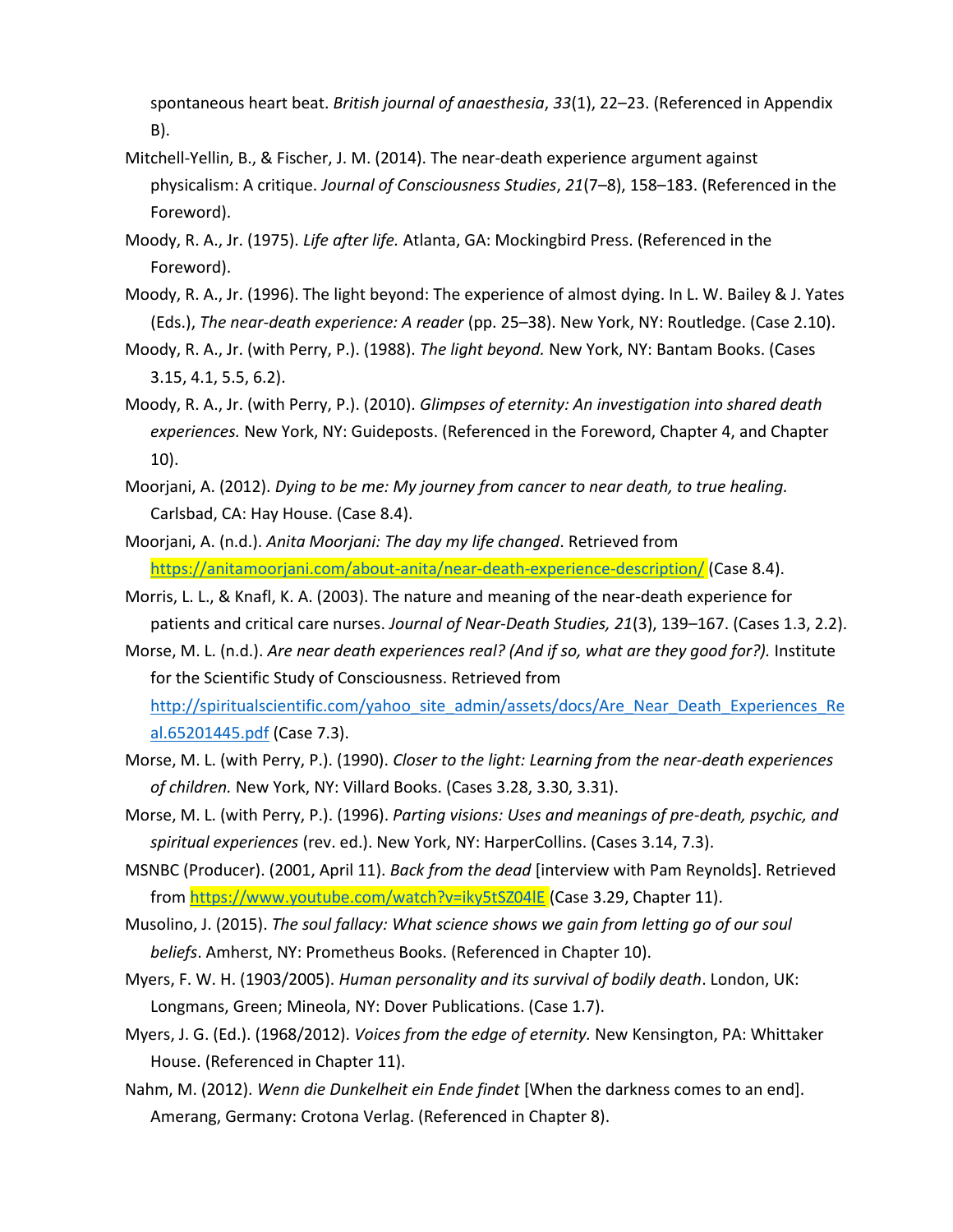- Nahm, M., & Greyson, B. (2009). Terminal lucidity in patients with chronic schizophrenia and dementia: A survey of the literature. *Journal of Nervous and Mental Disease, 3*(12), 942–944. (Referenced in Chapter 8).
- NBC (Producer). (1989). *Near death experience of 7 year old girl—Dr. Melvin Morse*. Unsolved Mysteries, Season 1, Episode 17. Retrieved from <https://www.youtube.com/watch?v=H319Mg5PfyQ> (Case 3.31).
- NDEAccounts. (2014). *Michaela's—NDE—Meeting with her future family.* Retrieved from <https://www.youtube.com/watch?v=EydWO5vqT80> (Case 2.14).
- NDEAccounts. (n.d.). *Al Sullivan's—NDE—Confirmation of out of body experience*. Retrieved from <https://www.youtube.com/watch?v=u-91QXXsyEc> (Case 1.5).
- Nelson, K. (2011). *The spiritual doorway in the brain: A neurologist's search for the god experience*. New York, NY: Dutton. (Referenced in the Introduction).
- NHNE Near-Death Experience Network. (2012). *Beyond the light* [Motion picture]. Retrieved from <https://vimeo.com/68695119> (Case 2.5).
- Nicholls, G. (2013). *Verified out-of-body experience—with author Graham Nicholls*. Retrieved from [https://www.youtube.com/user/shahmainetwork;](https://www.youtube.com/user/shahmainetwork) part 1 at [https://www.youtube.com/watch?v=bCEivV6RhEI;](https://www.youtube.com/watch?v=bCEivV6RhEI) and part 2 at <https://www.youtube.com/watch?v=F-qjAVBIk4g> (Referenced in Chapter 2).
- Nikolay, J. (2015, September 7). Attachment to e-mail to Wilfried Kuhn, forwarded to Titus Rivas on September 10, 2015. (Case 3.34).
- Noyes, R., Fenwick, P., Holden, J. M., & Christian, S. R. (2009). Aftereffects of pleasurable Western adult near-death experiences. In J. M. Holden, B. Greyson, & D. James (Eds.), *The handbook of near-death experiences: Thirty years of investigation* (pp. 41–62). Santa Barbara, CA: Praeger/ABC-cLIO. (Referenced in Chapter 9).
- Ohkado, M. (2013). On the term "Peak in Darien Experience." *Journal of Near-death Studies, 31*(4), 203–211. (Referenced in Chapter 6).
- Ojeda-Vera, R. (n.d.). Roseann's DBV: Report by Ricardo Ojeda-Vera. *Near Death Experience Research Foundation*. Retrieved from [https://www.nderf.org/Experiences/1roseann\\_dbv.html](https://www.nderf.org/Experiences/1roseann_dbv.html) (Case 2.1).
- Paradis, N. A., Martin, G. B., Goetting, M. G., Rosenberg, J. M., Rivers, E. P., Appleton, T. J., & Nowak, R. M. (1989). Simultaneous aortic, jugular bulb, and right atrial pressures during cardiopulmonary resuscitation in humans. Insights into mechanisms. *Circulation*, *80*(2), 361– 368. (Referenced in Appendix A).
- Paradis, N. A., Martin, G. B., Rosenberg, J., Rivers, E. P., Goetting, M. G., Appleton, T. J., . . . & Nowak, R. M. (1991). The effect of standard-and high-dose epinephrine on coronary perfusion pressure during prolonged cardiopulmonary resuscitation. *Jama*, *265*(9), 1139–1144. (Referenced in Appendix A).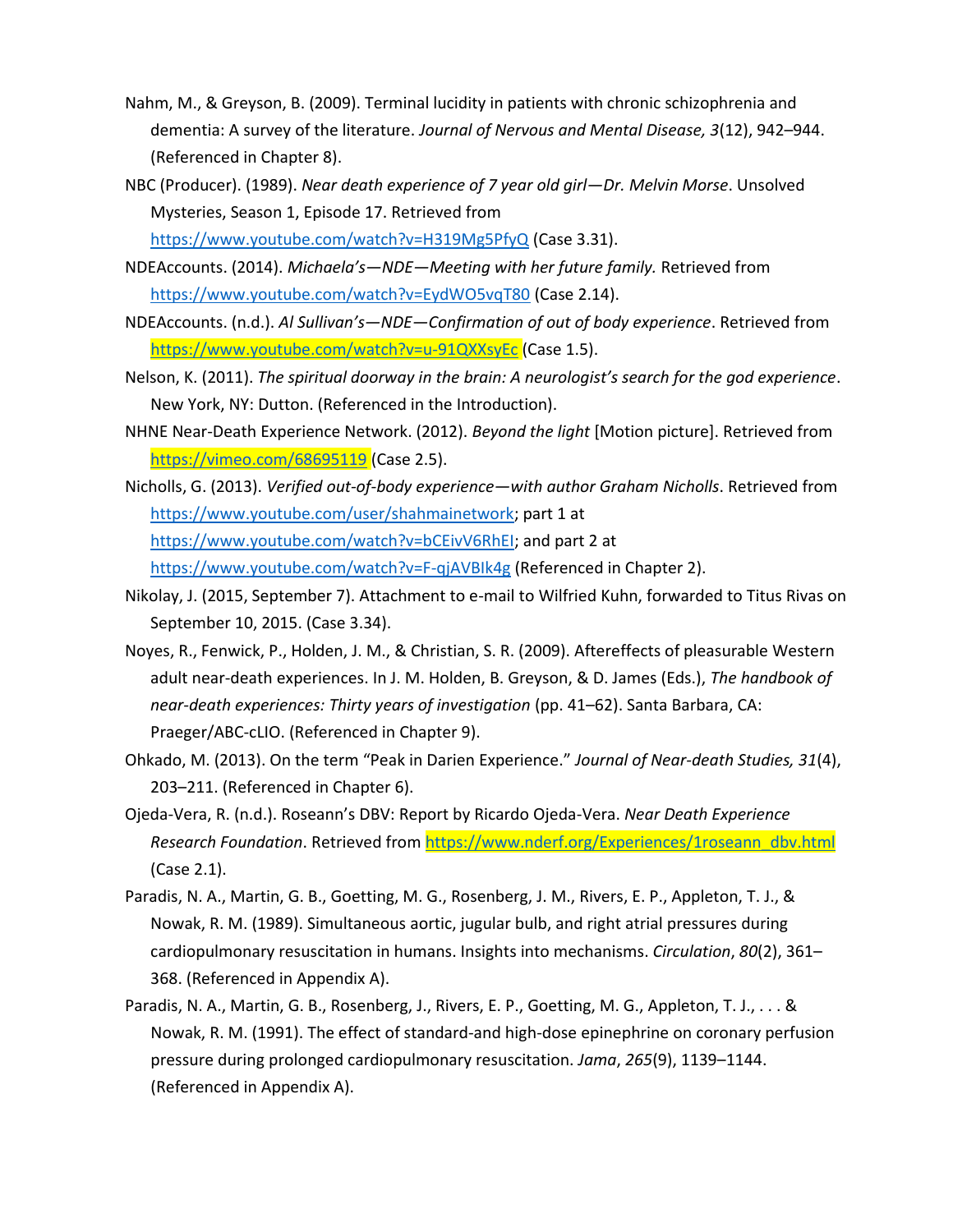- Parnia, S. (2006). *What happens when we die: A groundbreaking study into the nature of life and death.* Carlsbad, CA: Hay House. (Cases 1.2, 2.13, 3.2, 3.16, 5.3).
- Parnia, S., Spearpoint, K., de Vos, G., Fenwick, P., Goldberg, D., Yang, J., . . . & Schoenfeld, E. R. (2014). AWARE—AWAreness during REsuscitation—A prospective study. *Resuscitation*, *85*(12), 1799–1805. (Case 3.21 and the Introduction).
- Parnia, S. (with Young, J.). (2013). *Erasing death: The science that is rewriting the boundaries between life and death.* New York, NY: HarperCollins. (Cases 3.13, 3.21, 4.2, the Introduction and Chapter 11).
- Peberdy, M. A., Kaye, W., Ornato, J. P., Larkin, G. L., Nadkarni, V., Mancini, M. E., . . . & NRCPR Investigators. (2003). Cardiopulmonary resuscitation of adults in the hospital: A report of 14 720 cardiac arrests from the National Registry of Cardiopulmonary Resuscitation. *Resuscitation*, *58*(3), 297–308. (Referenced in Appendix A).
- Persinger, M. A. (2015). Neuroscientific investigation of anomalous cognition. In E. C. May & S. B. Marwaha (Eds.), *Extrasensory perception: Support, skepticism, and science.* Santa Barbara, CA: Praeger/ABC-CLIO. (Case 9.3).
- Pertierra, M. Á. (2014). *La última puerta. Experiencias cercanas a la muerte* [The last door: Neardeath experiences]. Madrid, Spain: Ediciones Oberón. (Cases 1.13, 1.14, 3.18, 3.35).
- Phillip, A. (2014, November 10). Woman "spontaneously" revives after 45 minutes without a pulse. *The Washington Post.* Retrieved from [https://www.washingtonpost.com/news/to-your](https://www.washingtonpost.com/news/to-your-health/wp/2014/11/10/woman-spontaneously-revives-after-45-minutes-without-a-pulse/)[health/wp/2014/11/10/woman-spontaneously-revives-after-45-minutes-without-a-pulse/](https://www.washingtonpost.com/news/to-your-health/wp/2014/11/10/woman-spontaneously-revives-after-45-minutes-without-a-pulse/) (Case 8.9).
- Pimm, B. A., & Black, C. (2014). *Celebrating the life and afterlife of Bob Van de Castle.* Presentation at the 2014 International Association for the Study of Dreams (IASD) PsiberDreaming Conference. Retrieved from [http://dreamtalk.hypermart.net/pdc2014/presentations/pdc2014](http://dreamtalk.hypermart.net/pdc2014/presentations/pdc2014-pimm-black.pdf) [pimm-black.pdf](http://dreamtalk.hypermart.net/pdc2014/presentations/pdc2014-pimm-black.pdf) (Case 9.3).
- Pinto, L. F. S., & Raimundo, J. (2011). *Menina ressuscitada em hospital reconhece médico que a salvou* [Resuscitated girl in hospital recognizes doctor who saved her]. Retrieved from [http://g1.globo.com/globo-reporter/noticia/2011/09/menina-ressuscitada-em-hospital](http://g1.globo.com/globo-reporter/noticia/2011/09/menina-ressuscitada-em-hospital-reconhece-medico-que-salvou.html)[reconhece-medico-que-salvou.html](http://g1.globo.com/globo-reporter/noticia/2011/09/menina-ressuscitada-em-hospital-reconhece-medico-que-salvou.html) ( Case 3.27).
- Price, J. (1996). *The other side of death.* New York, NY: Ballantine Books. (Case 3.32).
- Radin, D. (1997). *The conscious universe: The scientific truth of psychic phenomena.* New York, NY: HarperOne. (Referenced in Chapter 9).
- Rawat, K. S., & Rivas, T. (2007). *Reincarnation: The evidence is building*. Vancouver, BC: Writers Publisher. (Referenced in Chapter 10).
- Rawlings, M. (1991). *Beyond death's door.* New York, NY: Bantam Books. (Cases 3.24, 3.25, 3.26).
- Ring, K. (1988). Prophetic visions in 1988: A critical reappraisal. *Journal of Near-Death Studies, 7*(1), 4–18. (Referenced in Chapter 6).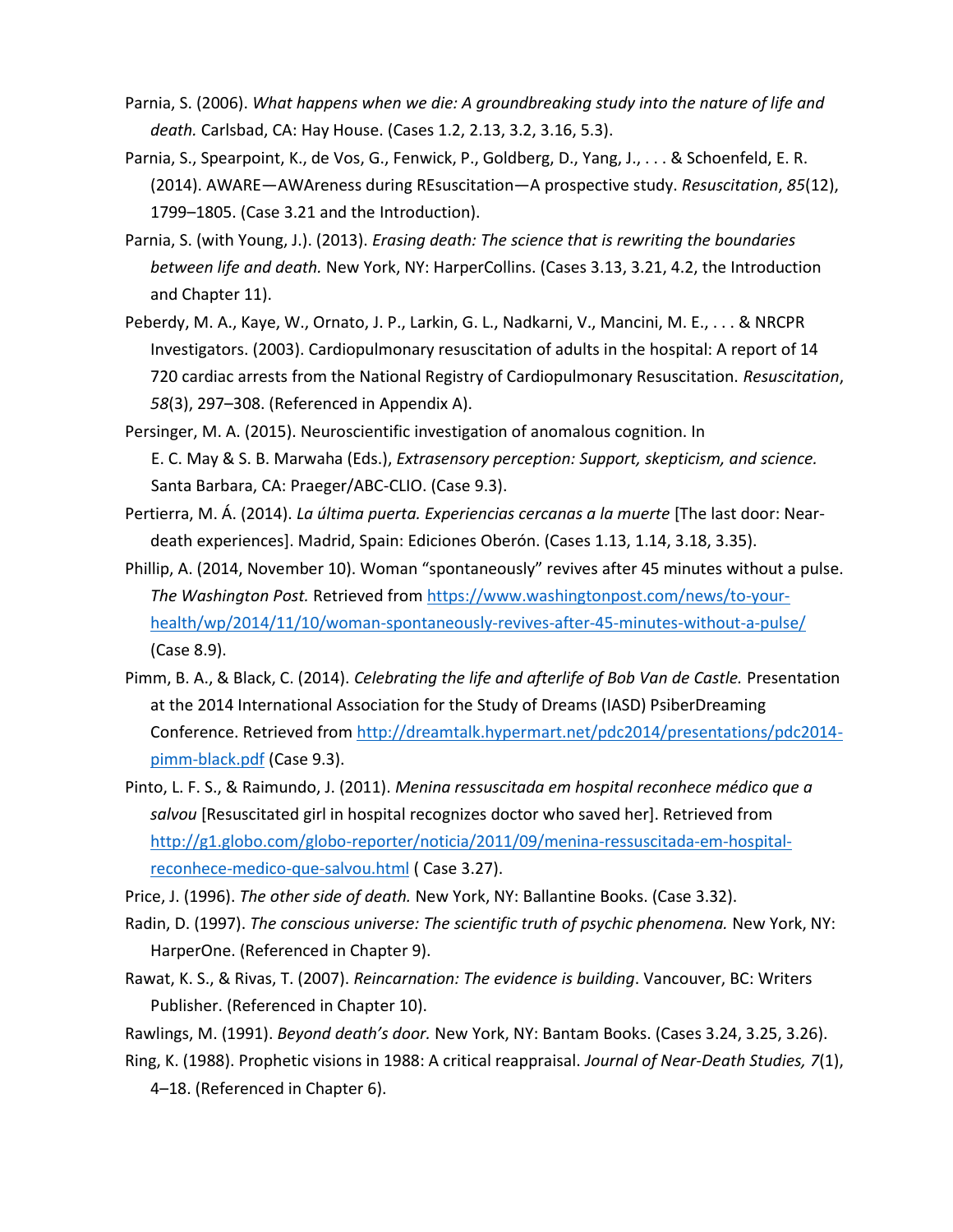- Ring, K., & Cooper, S. (1999). *Mindsight: Near-death and out-of-body experiences in the blind*. Palo Alto, CA: William James Center for Consciousness Studies at the Institute of Transpersonal Psychology; (2008; 2nd ed.). Bloomington, IN: iUniverse. (Case 1.8, the Introduction, and Chapter 10).
- Ring, K., & Lawrence, M. (1993). Further evidence for veridical perception during near-death experiences. *Journal of Near-Death Studies, 11*(4), 223–229. (Cases 2.4, 2.11, 3.6).
- Ring, K., & Valarino, E. E. (1998). *Lessons from the light: What we can learn from the near-death experience.* New York, NY: Insight Books. (Cases 2.3, 3.28, 8.3).
- Ritchie, G. G. (with Sherrill, E.). (1978/2007). *Return from tomorrow.* Grand Rapids, MI: Chosen Books. (Referenced in the Foreword and Chapter 2).
- Rivas, T. (2003). The survivalist interpretation of recent studies into the near-death experience. *Journal of Religion and Psychical Research, 26*(1), 27–31. (Referenced in Chapter 10).
- Rivas, T. (2004). *Neuropsychology and personalist dualism: A few remarks*. New Dualism Archive, September/October 2004. Retrieved from

<http://www.newdualism.org/papers/T.Rivas/Dualismlives.htm> (Referenced in Chapter 10).

- Rivas, T. (2006). Metasubjective cognition beyond the brain: Subjective awareness and the location of concepts of consciousness. *Journal of Non-Locality and Remote Mental Interactions*, *IV*(1). Retrieved from<http://txtxs.nl/artikel.asp?artid=645> (Referenced in Chapter 10).
- Rivas, T. (2008a). Artikelen uit het zomernummer 25(4) van het *Journal of Near-Death Studies* van 2007 [Articles from the summer issue *25*(4) of the *Journal of Near-death Studies* of 2007]. *Terugkeer, 19*(1), 24–28. (Case 2.3).
- Rivas, T. (2008b). Een gesprek met TG over de man met het gebit [A conversation with TG about the man with the dentures]. *Terugkeer, 19*(3), 12–20. (Referenced in Chapter 11).
- Rivas, T. (2008c). Enkele reacties op het stuk van Gerald Woerlee [A few comments on the paper by Gerald Woerlee]. *Terugkeer*, *19*(4), 9. (Case 3.7).
- Rivas, T. (2009a). *The scalpel and the soul: Encounters with surgery, the supernatural, and the healing power of hope*, by Allan J. Hamilton (Book review). *Journal of Near-Death Studies*, *27*(4), 255–259. (Referenced in the Introduction).
- Rivas, T. (2009b). *Uitspraken van Hiroyoshi Takata over de casus van Al Sullivan* [Statements made by Hiroyoshi Takata about the Al Sullivan case]. *Terugkeer, 20*(3), 22. (Case 1.5).
- Rivas, T. (2010). Is it rational to extrapolate from the presence of consciousness during a flat EEG to survival of consciousness after death? *Journal of Near-Death Studies*, *29*(2), 355–361. (Referenced in Chapter 10).
- Rivas, T., & Dirven, A. (2009). Twee bijna-doodervaringen gemeld naar aanleiding van een oproep in De Gelderlander over "de man met het gebit." [Two near-death experiences reported in response to an announcement in *De Gelderlander* about "The Man with the Dentures"]. *Terugkeer, 20*(3), 9. (Case 3.10).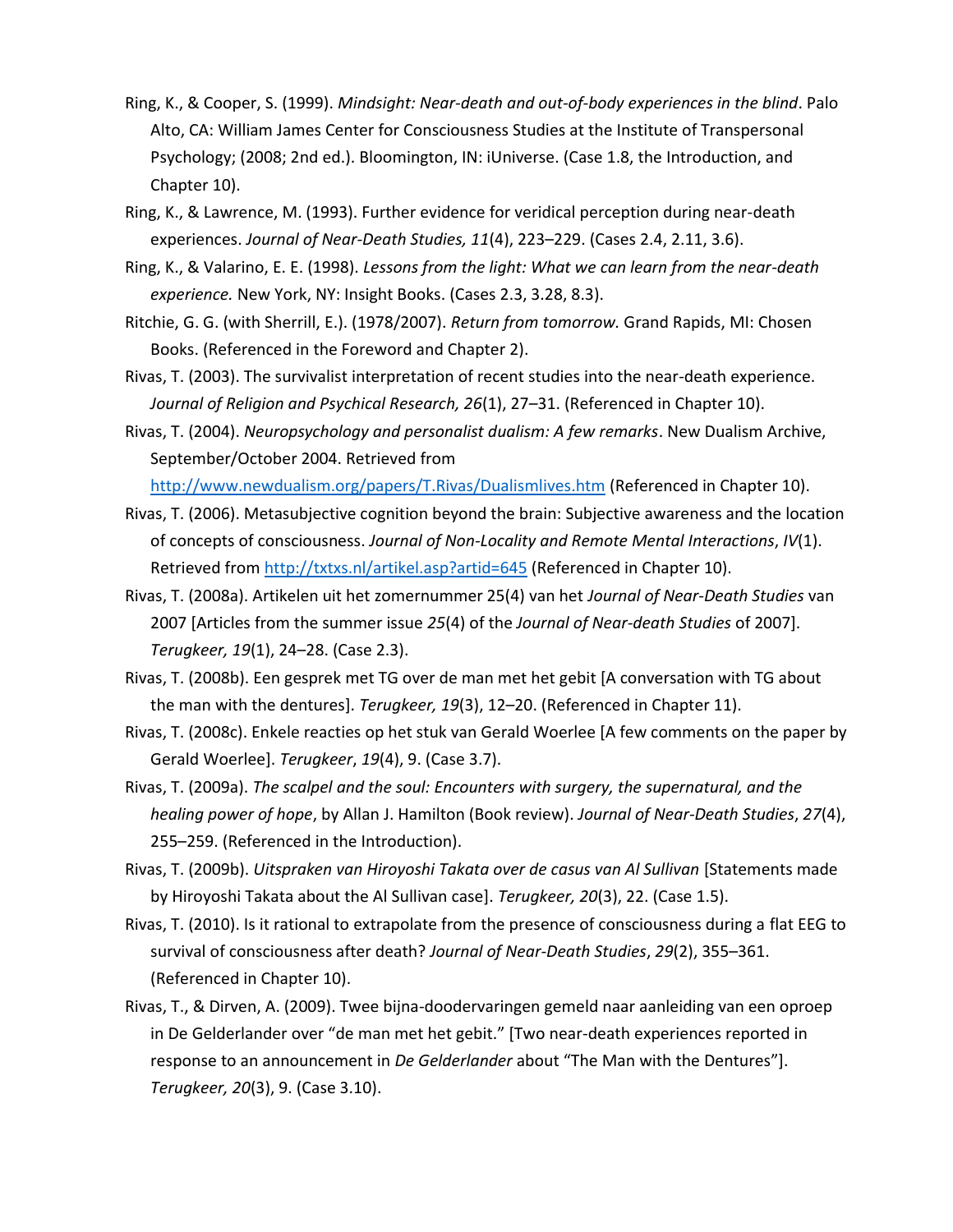- Rivas, T., & Dirven, A. (2010a). *Van en naar het Licht* [From and to the Light]. Leeuwarden, Netherlands: Uitgeverij Elikser. (Cases 1.1, 1.5, 3.7, 3.29, 6.1, the Introduction and Chapter 2).
- Rivas, T., & Dirven, A. (2010b). De bijna-doodervaring van Huriye Kacar [Huriye Kacar's near-death experience]. *Terugkeer, 21*(3), 6–7. (Case 6.1).
- Rivas, T., & Smit, R. H. (2013). Brief report: A near-death experience with veridical perception described by a famous heart surgeon and confirmed by his assistant surgeon. *Journal of Neardeath Studies, 31*(3), 179–186. (Case 3.11).
- Rivas, T., & van Dongen, H. (2003). Exit epiphenomenalism: The demolition of a refuge. *Journal of Non-Locality and Remote Mental Interactions*, *II*(1). Retrieved from <http://txtxs.nl/artikel.asp?artid=624> (Referenced in Chapter 10).
- Roll, W. G., Saroka, K. S., Mulligan, B. P., Hunter, M. D., Dotta, B. T., Gang, N., Scott, M. A., St-Pierre, L. S., & Persinger, M. A. (2012). Case report: A prototypical experience of "poltergeist" activity, conspicuous quantitative electroencephalographic patterns, and sLORETA profiles suggestions for intervention. *Neurocase*, *18*(6), 1–10. (Case 9.3).
- Rommer, B. R. (2000). *Blessing in disguise: Another side of the near death experience*. St. Paul, MN: Llewellyn. (Case 2.12).
- Rousseau, D. (2012). The implications of near-death experiences for research into the survival of consciousness. *Journal of Scientific Exploration, 26*(1), 43–80. (Referenced in Chapter 10).
- Rush, M. J. (2013). Critique of "A prospectively studied near-death experience with corroborated out-of-body perceptions and unexplained healing." *Journal of Near-Death Studies, 32*(1), 3–14. (Case 8.1).
- Sabom, M. B. (1982). *Recollections of death: A medical investigation*. New York, NY: Harper & Row. (Cases 1.4, 1.6, 2.9, 3.19, 3.20, 3.23).
- Sabom, M. B. (1998). *Light and death: One doctor's fascinating account of near-death experiences*. Grand Rapids, MI: Zondervan. (Case 3.29).
- Salter, J. (2008, September 18). Scientists study "out of body experiences." *The Telegraph.* Retrieved from [https://www.telegraph.co.uk/news/uknews/2980578/Scientists-study-out-of](https://www.telegraph.co.uk/news/uknews/2980578/Scientists-study-out-of-body-experiences.html#dsq-content)[body-experiences.html#dsq-content](https://www.telegraph.co.uk/news/uknews/2980578/Scientists-study-out-of-body-experiences.html#dsq-content) (Case 3.8).
- Sartori, P. (2008). *The near-death experiences of hospitalized intensive care patients: A five year clinical study.* Lewiston, UK: Edwin Mellen Press. (Cases 1.4, 1.9, 3.3, 3.4, 8.1, 8.2).
- Sartori, P. (2012, February 25). *Update on Anita Moorjani's case.* Retrieved from [https://drpennysartori.wordpress.com/2012/02/25/update-on-anita-moorjanis](https://drpennysartori.wordpress.com/2012/02/25/update-on-anita-moorjanis-case/#comment-984)[case/#comment-984](https://drpennysartori.wordpress.com/2012/02/25/update-on-anita-moorjanis-case/#comment-984) (Case 8.4).
- Sartori, P. (2013). Response to "Critique of 'A prospectively studied near-death experience with corroborated out-of-body perceptions and unexplained healing.'" *Journal of Near-death Studies*, *32*(1), 15–36. (Case 8.1).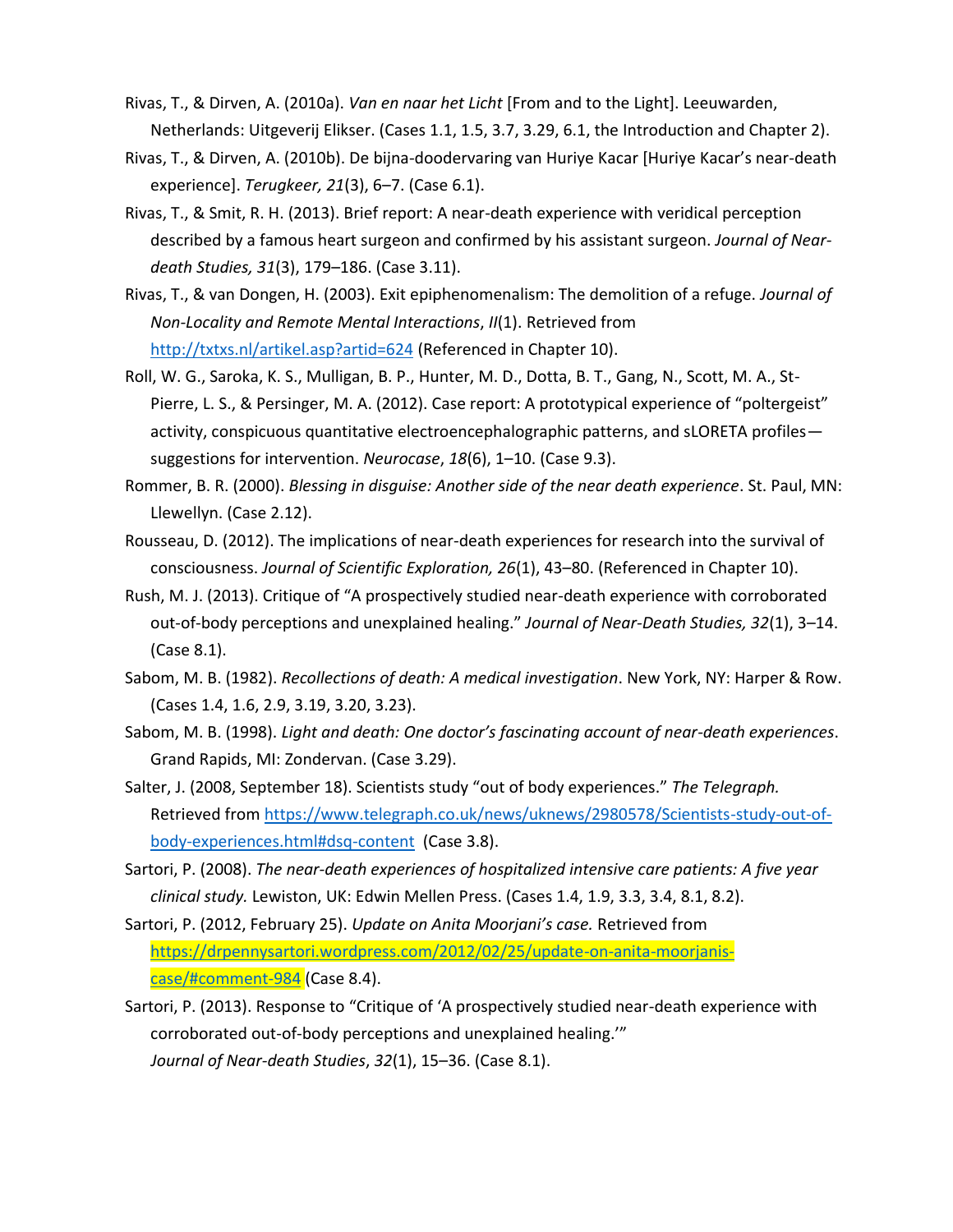- Sartori, P., Badham, P., & Fenwick, P. (2006). A prospectively studied near-death experience with corroborated out-of-body perceptions and unexplained healing. *Journal of Near-Death Studies, 25*(2), 69–84. (Cases 1.9, 8.1).
- Seara Espírita. (2012). *Cirurgião cardíaco fala sobre experiência de quase morte* [Cardiac surgeon speaks about a near-death experience; interview in Brazilian Portuguese with Leonardo Miana]. Retrieved from<https://youtu.be/zpUh5sI2Keg> (Case 3.27).
- Sharp, K. C. (1995). *After the light: What I discovered on the other side of life that can change your world*. New York, NY: William Morrow; (2003; 2nd ed.) Lincoln, NE: iUniverse. (Case 2.3).
- Sharp, K. C. (2007). The other shoe drops: Commentary on "Does paranormal perception occur in NDEs?" *Journal of Near-Death Studies, 25*(4), 245–250. (Case 2.3).
- Sherry. (n.d.). *My son's drowning NDE*. Retrieved from [http://www.angelsghosts.com/my-son-s](http://www.angelsghosts.com/my-son-s-nde)[nde.](http://www.angelsghosts.com/my-son-s-nde) (Case 5.4).
- Sherry, C. (2008, January 25). *Neurosurgeon and his story of survival after death*. Retrieved from <http://mysterial.org.uk/cgi-bin/index.cgi?action=viewnews&id=444> **[obsolete link]** (Case 3.29).
- Shockey, P. (Director). (1992). *Life after life: Official documentary with Dr. Raymond Moody.* Cascom International. Retrieved from<https://vimeo.com/85524391> (Case 5.5).
- Shockey, P. (1999). *Reflections of heaven: A millennial odyssey of miracles, angels, and afterlife.* New York, NY: Doubleday. (Case 5.5).
- Shockey, P. (Director). (2011). *Dr. George Rodonaia's near death experience* (Excerpt from the documentary *Life after life*). Retrieved from <https://www.youtube.com/watch?v=jcEbQdy-BAM> (Case 4.3).
- Shockey, P. (Director). (2013). *Viola Horton's NDE—light at the end of the tunnel* (NDE Accounts excerpt from the documentary *Life After Life*)*.* Retrieved from <https://www.youtube.com/watch?v=MFCnPOTCYJE> (Case 5.5).
- Shockey, P., & Shockey, S. D. (2014). *Miracles, angels & afterlife: Signposts to heaven.* New York, NY: Open Road. (Case 5.5).
- Silverberg, G. D., Reitz, B. A., & Ream, A. K. (1981). Hypothermia and cardiac arrest in the treatment of giant aneurysms of the cerebral circulation and hemangioblastoma of the medulla. *Journal of neurosurgery*, *55*(3), 337–346. (Referenced in Appendix D).
- Smit, R. H. (2008a). Corroboration of the dentures anecdote involving veridical perception in a near-death experience. *Journal of Near-Death Studies, 27*(1), 47–61. (Case 3.7).
- Smit, R. H. (2008b). De Geleerde en de Last van het Geleerde [The scholar and the burden of what has been learned]. *Terugkeer*, *19*(4), 1–2. (Case 3.7).
- Smit, R. H. (2008c). Letter to the editor: Further commentary on Pam Reynolds's NDE. *Journal of Near-Death Studies*, *26*(4), 308–309. (Referenced in Chapter 11).
- Smit, R. H. (2012). Letter to the editor: Failed test of the possibility that Pam Reynolds heard normally during her NDE. *Journal of Near-Death Studies, 30*(3), 188–192. (Case 3.29, Chapter 11).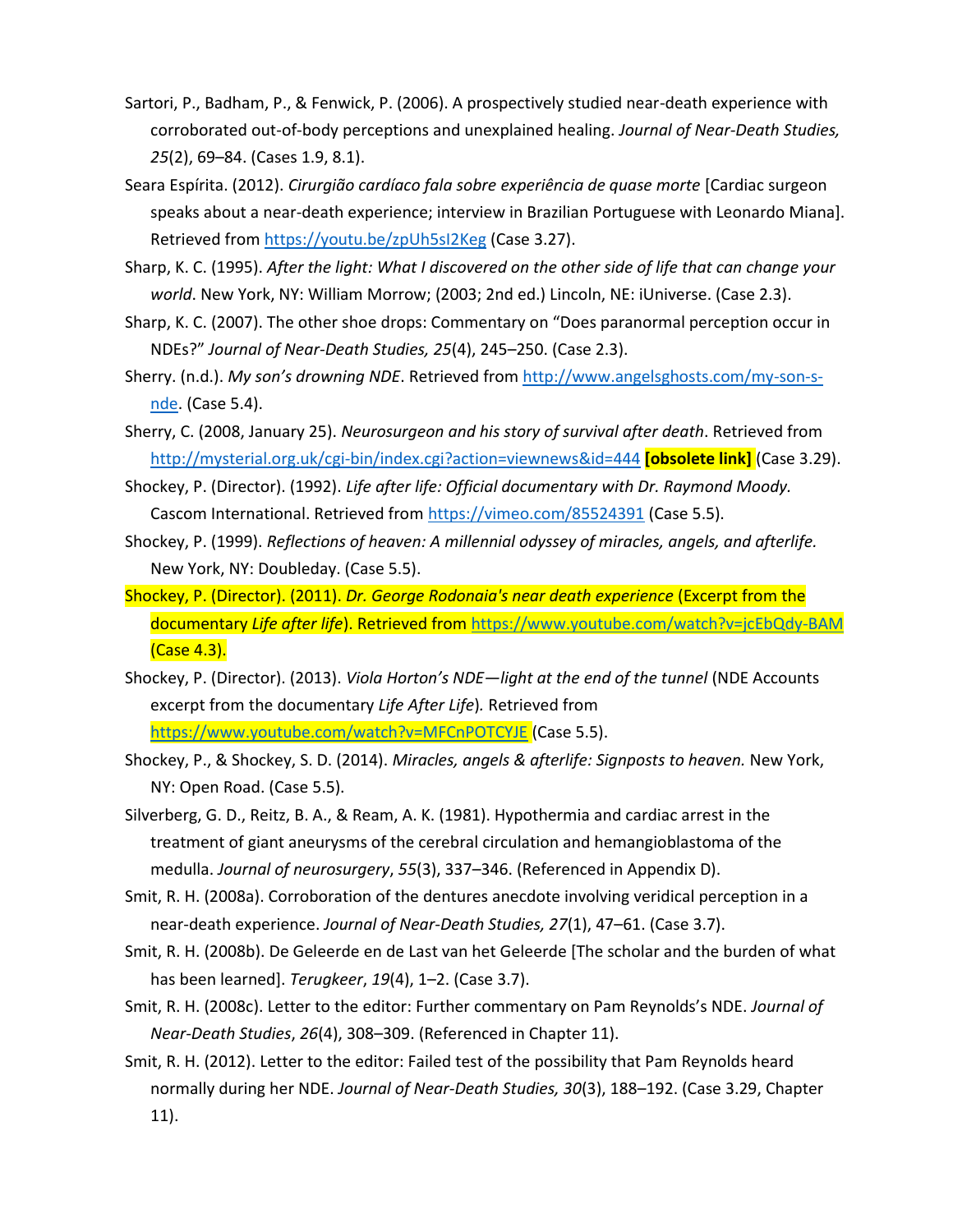- Smit, R. H., & Rivas, T. (2010). Rejoinder to "Response to 'Corroboration of the dentures anecdote involving veridical perception in a near-death experience.'" *Journal of Near-death Studies, 28*(4), 193–205. (Case 3.7, Chapter 11).
- Smit, R. H. (with van Lommel, P.). (2003). De unieke BDE van Pamela Reynolds (Uit de BBCdocumentaire "The Day I Died") [Pam Reynolds' unique NDE (from the BBC documentary *The Day I Died*)]. *Terugkeer, 14*(2), 6–10. (Case 3.29).
- Sola, K. (2015, April 16). Girl fell from tree, visited Jesus in heaven and awoke cured, mom claims in new book. *The Huffington Post*. Retrieved from [https://www.huffingtonpost.com/2015/04/16annabel-beam-tree-heaven\\_n\\_7072406.html](https://www.huffingtonpost.com/2015/04/16annabel-beam-tree-heaven_n_7072406.html)

(Case 8.10).

Speer, C. (2007, December). Sterbebettvisionen [Deathbed visions]. *NTE-Report: Informationsbrief des Netzwerk Nahtoderfahrung, 5*(3), 4–5. Retrieved from [http://www.netzwerk-](http://www.netzwerk-nahtoderfahrung.org/images/Bilder/Dokumente/newsletter/oeffentlich/NTE-Report3-07.pdf)

[nahtoderfahrung.org/images/Bilder/Dokumente/newsletter/oeffentlich/NTE-Report3-07.pdf](http://www.netzwerk-nahtoderfahrung.org/images/Bilder/Dokumente/newsletter/oeffentlich/NTE-Report3-07.pdf) (Case 2.1).

- Spetzler, R. F., Hadley, M. N., Rigamonti, D., Carter, L. P., Raudzens, P. A., Shedd, S. A., & Wilkinson, E. (1988). Aneurysms of the basilar artery treated with circulatory arrest, hypothermia, and barbiturate cerebral protection. *Journal of neurosurgery*, *68*(6), 868–879. (Referenced in Appendices D and E).
- Steiger, B., & Steiger, S. H. (1995). *Children of the light: The startling and inspiring truth about children's near-death experiences and how they illumine the beyond.* New York, NY: Signet. (Case 6.4, Chapter 11).
- Stephen. (2011, July 23). *Stephen's girlfriend's probable NDE.* Near Death Experience Research Foundation. Retrieved from

[https://www.nderf.org/Experiences/1stephen\\_gfriend\\_prob\\_nde.html](https://www.nderf.org/Experiences/1stephen_gfriend_prob_nde.html) (Case 7.6).

- Streit-Horn, J. (2011a). *A systematic review of research on after-death communication (ADC)* (Unpublished doctoral dissertation). University of North Texas, Denton, TX. (Referenced in Chapters 5 and 7).
- Streit-Horn, J. (2011b). *Fact sheet: After-death communication*. Retrieved from <https://www.coe.unt.edu/sites/default/files/22/129/ADC.pdf> (Referenced in Chapters 5 and 7).
- Sudduth, M. (2009). Super-psi and the survivalist interpretation of mediumship. *Journal of Scientific Exploration, 23*(2), 167–193. (Referenced in Chapter 10).
- Sudduth, M. (2015, December 21). *In defense of Sam Harris on near-death experiences.* Retrieved from<http://michaelsudduth.com/in-defense-of-sam-harris-on-near-death-experiences/> (Referenced in Chapter 11).
- Sudduth, M. (2016). *A philosophical critique of empirical arguments for postmortem survival*. New York, NY: Palgrave Macmillan. (Referenced in Chapter 10).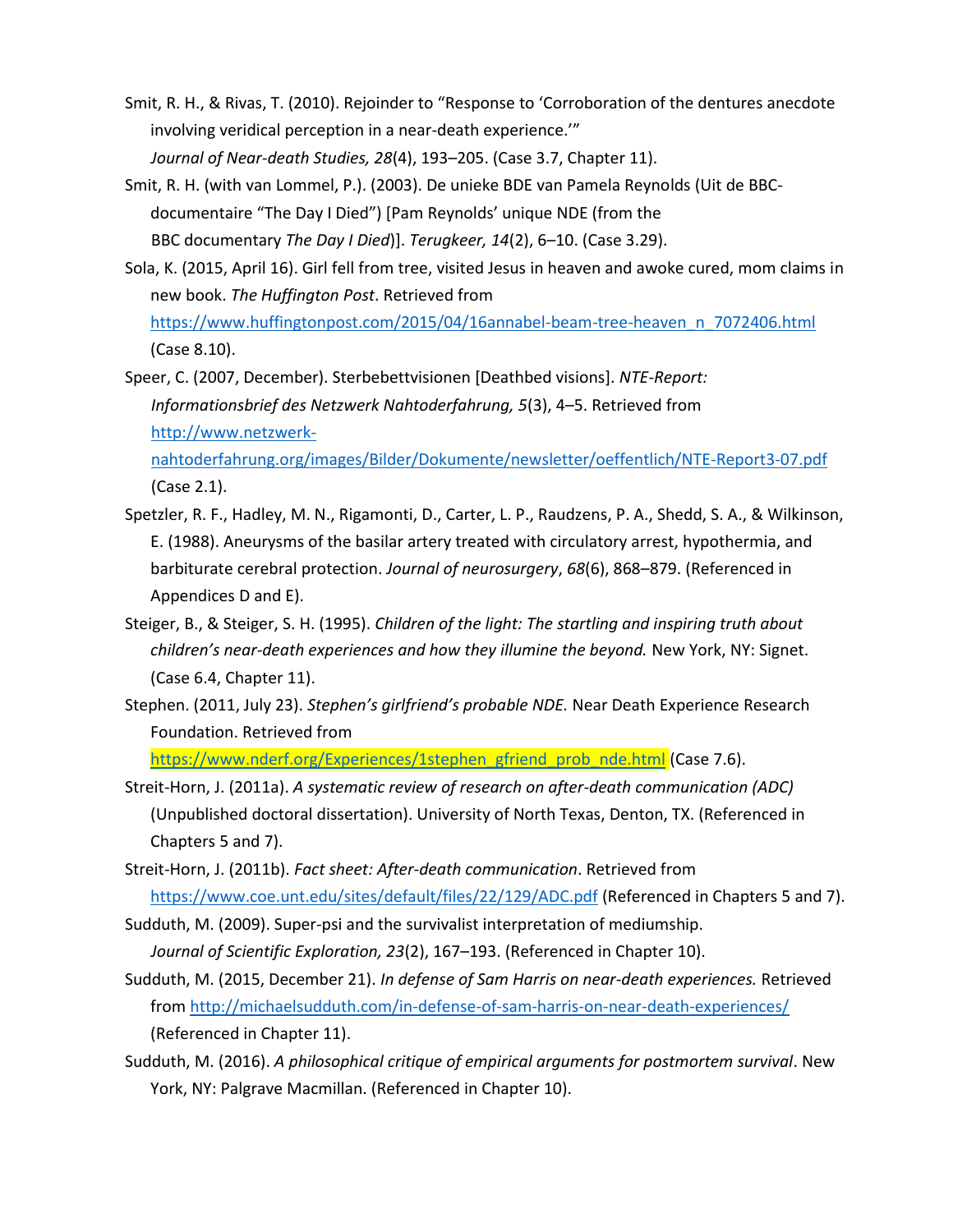- Surel, D. (2010). [Untitled entry]. Retrieved from members-only section at <https://www.scientificexploration.org/> (Case 3.22).
- Sutton, P., & Gershwin, N. (Executive producers). (1993). *The extraordinary: Episode 17* (11:28– 21:13). Retrieved from [https://www.youtube.com/watch?v=ZQwSO3\\_9lzI](https://www.youtube.com/watch?v=ZQwSO3_9lzI) (Case 7.7).

Tachibana, T. (1994). *Near-death experiences* (Japanese). Tokyo, Japan: Bungei Shuju. (Case 1.5).

- Targ, R., & Puthoff, H. E. (1978). *Mind-reach: Scientists look at psychic abilities.* New York, NY: Delacorte. (Referenced in Chapter 2).
- Tart, C. T. (2009). *The end of materialism: How evidence of the paranormal is bringing science and spirit together*. Oakland: New Harbinger. (Referenced in Chapter 10).
- TG. (2008). Commentaar op Woerlee door A-verpleegkundige TG [Comments on Woerlee by registered nurse TG]. *Terugkeer*, *19*(4), 8. (Case 3.7, Chapter 11).
- Tiegel, E. (1983, March 30). His "deaths" transformed the course of his life. *Los Angeles Times*. (Case 2.8).
- University of California, Riverside. (n.d.). *The science, philosophy, and theology of immortality.* Retrieved from [https://www.templeton.org/wp-content/uploads/2019/02/Templeton-](https://www.templeton.org/wp-content/uploads/2019/02/Templeton-ImmortalityProject-ResearchReview.pdf)[ImmortalityProject-ResearchReview.pdf](https://www.templeton.org/wp-content/uploads/2019/02/Templeton-ImmortalityProject-ResearchReview.pdf) (Referenced in the Foreword).
- van der Heijden, J. (2008). Wat écht is voelt gewoon échter aan dan wat niet écht is [What is *real* simply feels more *real* than what is not *real*]. *Terugkeer*, *19* (4),

13. (Case 3.7).

- van der Heijden, J. (2012). Sporen uit de toekomst [Traces from the future], *Terugkeer*, *23* (1), 1– 11. (Referenced in Chapter 6).
- van Dijk, G. W. (2004). Hoofdstuk 3: Bewustzijn. In B. T. J. Meursing & R. G. van Kesteren (Eds.), *Handboek reanimatie: Tweede herziene druk* (pp. 21–25). Utrecht, Netherlands: Wetenschappelijke Uitgeverij Bunge. [Chapter 3: Consciousness. In *Handbook resuscitation: 2nd revised edition*.] (Referenced in Appendix A).
- van Lommel, P. (2008). Reactie op "de man met het gebit" naar aanleiding van het artikel "Een gesprek met TG over de Man met het gebit" door Titus Rivas [Response to the "Man with the Dentures" on occasion of the article "Een gesprek met TG over de Man met het gebit" by Titus Rivas]. *Terugkeer*, *19*(4), 10–12. (Case 3.7).
- van Lommel, P. (2010). *Consciousness beyond life: The science of the near-death experience.* New York, NY: HarperCollins. (Case 3.7, the Introduction and Chapter 10).
- van Lommel, P. (2013). Non-local consciousness: A concept based on scientific research on neardeath experiences during cardiac arrest. *Journal of Consciousness Studies*, *20*(1–2), 7–48. (Referenced in the Foreword and Appendix A).
- van Lommel, P., van Wees, R., Meyers, V., & Elfferich, I. (2001). Near-death experience in survivors of cardiac arrest: A prospective study in the Netherlands. *The Lancet*, *358*(9298), 2039–2045. (Case 3.7, Chapter 11).
- Viacom Productions. (Producer). (1999). *The most beautiful garden: The case of William*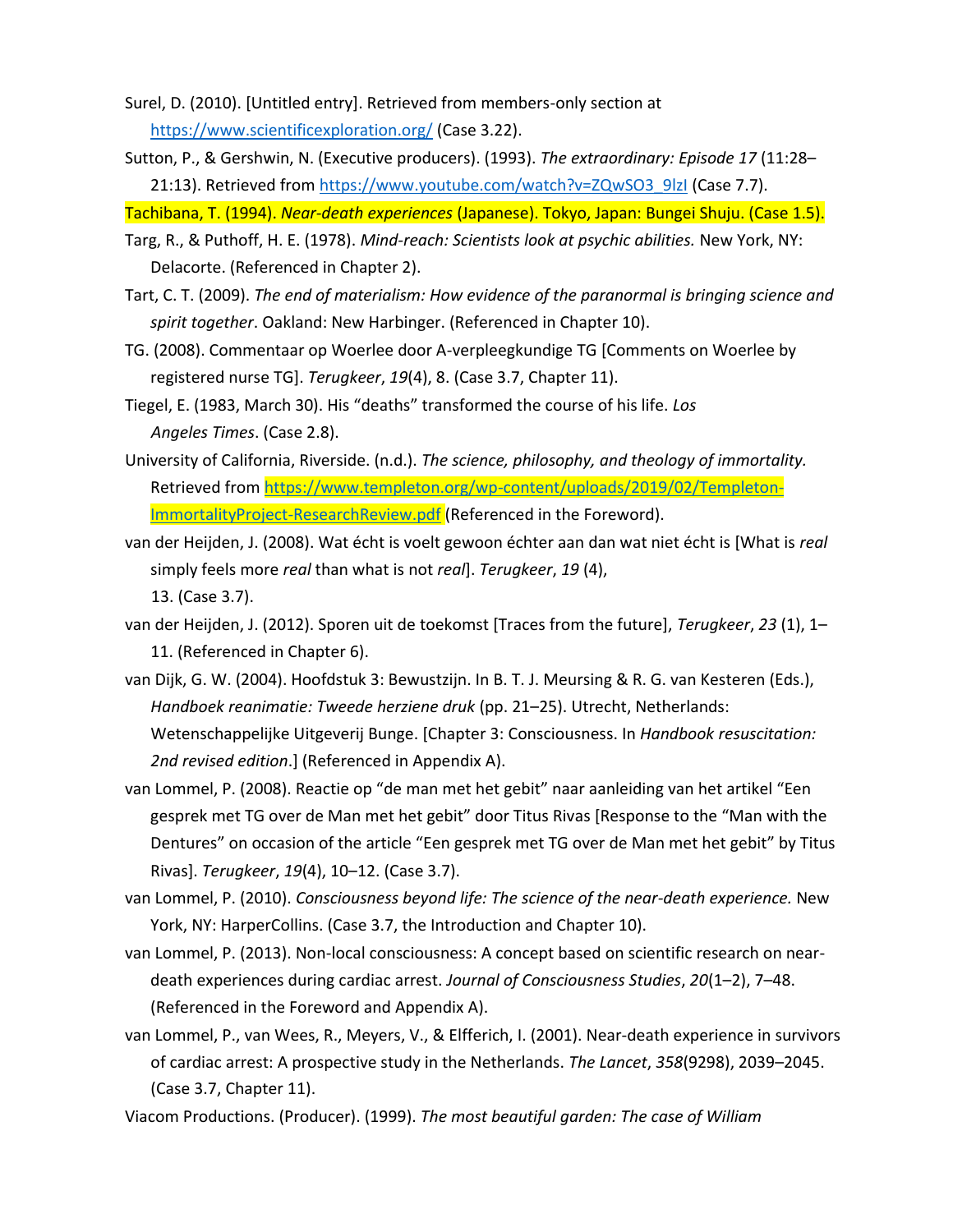*(Will) Barton and his miraculous recovery after an NDE*. Beyond Chance with Melissa Etheridge. Retrieved from<https://www.youtube.com/watch?v=gBk-KgsmbV4> (Case 8.6).

Viacom Productions. (Producer). (1999, December 19). *Matters of life and death*. Beyond Chance with Melissa Etheridge [Video posted online by NDEAccounts. (2015). *Shared near-death experience—Pet spirit guides.*]. Retrieved from

https://www.youtube.com/watch?v=ILIYZ\_SLuHQ (Case 3.32).

- Viacom Productions. (Producer). (2000). *Medical miracle*. Beyond Chance with Melissa Etheridge. Retrieved from<https://www.youtube.com/watch?v=lKxBnUzAke8> (Case 6.6).
- Vila López, E. (2009). *Yo vi la luz. Experiencias cercanas a la muerte en España* [I saw the light: Near-death experiences in Spain]. Madrid, Spain: Ediciones Absalon/Mentes Despiertas. (Case 9.2). von Wilmowsky, A. (2012). *Segelfalter* [Sail swallowtail; e-book]. Amazon Digital Services. (Case 3.9).
- Weinberg, A. D. (1993). Hypothermia. *Annals of Emergency Medicine*, *22*(2), 370–377. Retrieved from [https://www.annemergmed.com/article/S0196-0644\(05\)80467-6/abstract](https://www.annemergmed.com/article/S0196-0644(05)80467-6/abstract) (Referenced in Chapter 11).
- White, B. C., Winegar, C. D., Jackson, R. E., Joyce, K. M., Vigor, D. N., Hoehner, T. J., . . . & Wilson, R. F. (1983). Cerebral cortical perfusion during and following resuscitation from cardiac arrest in dogs. *The American journal of emergency medicine*, *1*(2), 128–138. (Referenced in Appendix A).
- Williams, K. (2014). *Jan Price's near-death experience with her pet dog*. Retrieved from <https://www.near-death.com/experiences/with-pets/jan-price.html> (Case 3.32).
- Williams, K. (n.d.). *Scientific discoveries come from near-death experiences: Dr. Kenneth Ring.* NearDeath Experiences and the Afterlife. Retrieved from [https://www.near](https://www.near-death.com/science/evidence/scientific-discoveries-come-from-ndes.html)[death.com/science/evidence/scientific-discoveries-come-from-ndes.html](https://www.near-death.com/science/evidence/scientific-discoveries-come-from-ndes.html) (Case 8.3).
- Williams-Murphy, M. (2013, January 21). *"I died and you brought me back to life": How one patient's near death experience changed my life.* Retrieved from [http://www.oktodie.com/blog/i-died-and-you-brought-me-back-to-life-how-one-patients-near](http://www.oktodie.com/blog/i-died-and-you-brought-me-back-to-life-how-one-patients-near-death-experience-changed-my-life/#sthash.8S8WG4cs.dpuf)[death-experience-changed-my-life/#sthash.8S8WG4cs.dpuf](http://www.oktodie.com/blog/i-died-and-you-brought-me-back-to-life-how-one-patients-near-death-experience-changed-my-life/#sthash.8S8WG4cs.dpuf) (Case 3.36).
- Williams-Murphy, M., & Murphy, K. (2011). *It's okay to die* [Kindle ed.]. Amazon Digital Services: The authors and MKN, LLC. (Case 3.36).
- Wilson, I. (1997). *Life after death: The evidence.* London, UK: Sidgwick & Jackson. (Case 5.1).
- Winfrey, O. (Producer). (2011). *Oprah children's near death experiences Dr. Morse presents*. Retrieved from<https://www.youtube.com/watch?v=Cz6mqa1s21s> (Case 3.31).
- Woerlee, G. M. (2004). Cardiac arrest and near-death experiences. *Journal of Near-Death Studies, 22*(4), 235–249. (Referenced in Chapter 11).
- Woerlee, G. M. (2005). *Mortal minds: The biology of near-death experiences*. Amherst, NY: Prometheus Books. (Referenced in the Introduction).
- Woerlee, G. M. (2007). *The unholy legacy of Abraham*. Leicester, UK: Troubador. (Referenced in Chapter 11).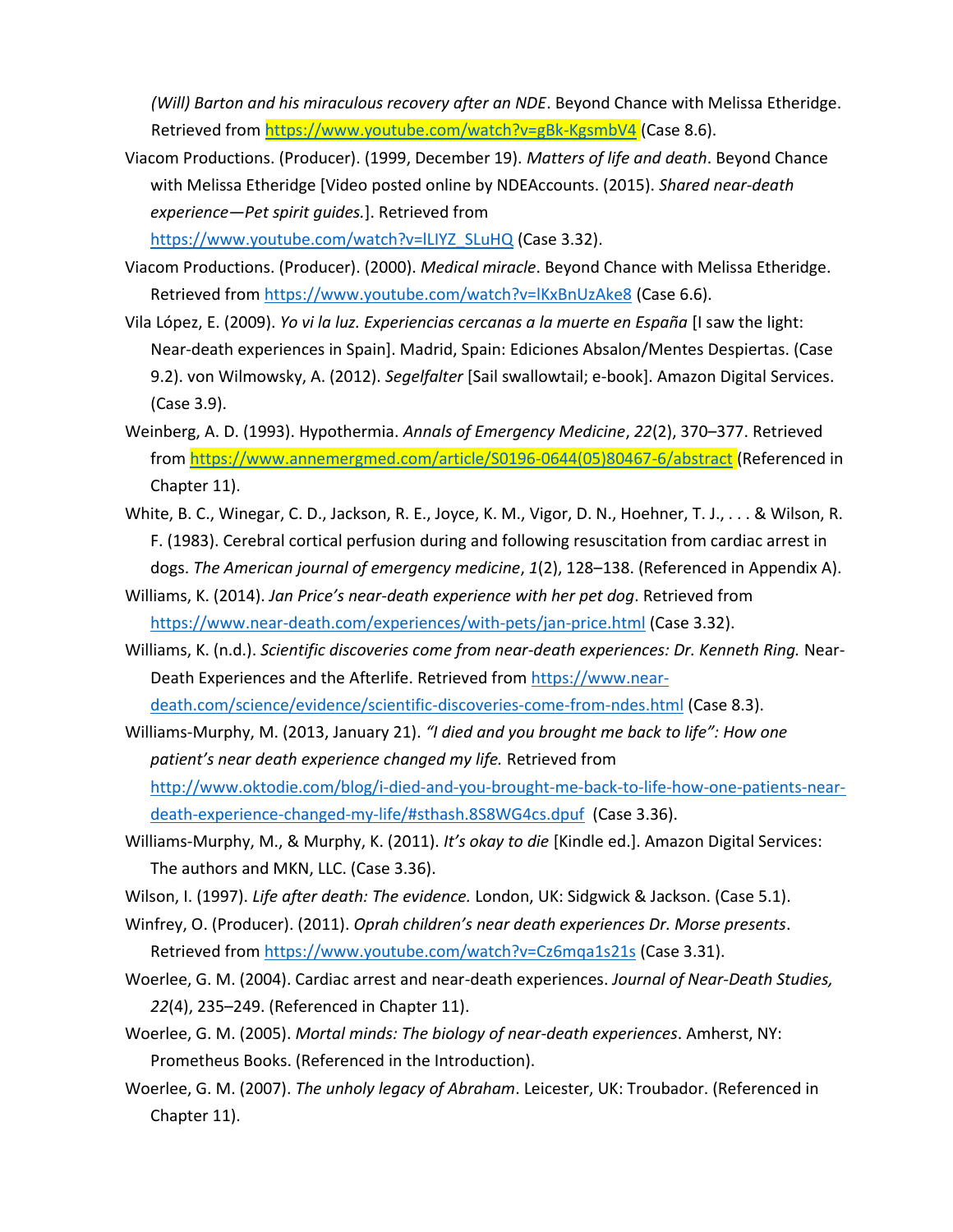- Woerlee, G. M. (2010). Response to "Corroboration of the dentures anecdote involving veridical perception in a near-death experience." *Journal of Near-Death Studies, 28*(4), 181–191. (Case 3.7, Appendix B).
- Woerlee, G. M. (2011). Could Pam Reynolds hear? A new investigation into the possibility of hearing during this famous near-death experience. *Journal of Near-Death Studies, 30*(1), 3–25. (Case 3.29, Chapter 11).
- Woerlee, G. M. (2012a). Seeing family members during NDEs: "Peak in Darien" experiences & NDEs. Retrieved from<https://neardth.com/seeing-family-during-nde.php> (Referenced in Chapter 11).
- Woerlee, G. M. (2012b). Setting the Record Straight: Commentary on an Article by Pim van Lommel "The Failure of Expert Authority." Online article at Near Death Experiences. Retrieved from <https://www.neardth.com/setting-the-record-straight.php> (Referenced in Chapter 3).
- Woerlee, G. M. (2013a). *Illusory souls* [Kindle ed.]. Amazon Digital Services: Author. (Referenced in the Introduction and Chapter 10).
- Woerlee, G. M. (2013b). *Successful test of the possibility that Pam Reynolds heard normally during her NDE.* Retrieved from<https://www.neardth.com/failed-hearing-test.php> (Case 3.29).
- Woerlee, G. M. (2014a). *Pam Reynolds near death experience*. Retrieved from <https://www.neardth.com/pam-reynolds-near-death-experience.php> (Case 3.29).
- Woerlee, G. M. (2014b). *Rivas and Smit & a near-death experience reported by Lloyd Rudy.* Retrieved from<https://www.neardth.com/lazarus.php> (Case 3.11).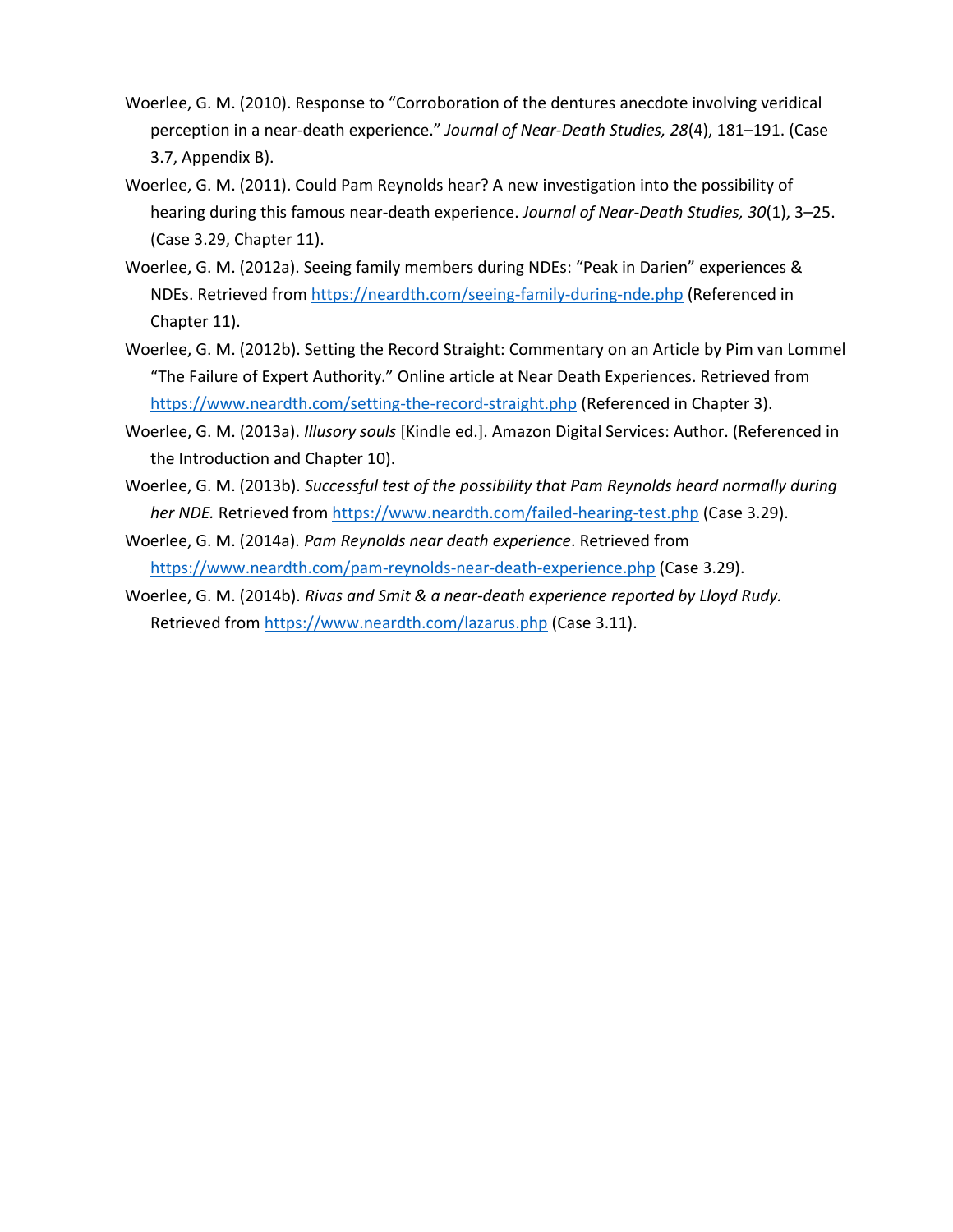## Relevant Addresses and Websites

Eben Alexander, MD Eternea Website: [https://www.eternea.org](https://www.eternea.org/) Personal website:<http://ebenalexander.com/>

American Society for Psychical Research (ASPR) 5 West 73rd Street New York, New York 10023 United States P: +1 212.799.5050 Fax: +1 212.496.2497 E-mail: aspr@aspr.com Website: [http://www.aspr.com](http://www.aspr.com/)

Evelyn Elsaesser-Valarino 10, Pré de la Croix CH-1279 Chavannes de Bogis Switzerland E-mail: evelyn@elsaesser-valarino.com Website[: https://www.elsaesser-valarino.com](https://www.elsaesser-valarino.com/)

Horizon Research Foundation Mailpoint 810 Level F, Southampton General Hospital Tremona Road Southampton Hampshire SO16 6YD United Kingdom P: +44 (0)238.000.1016 Website[: http://www.horizonresearch.org](http://www.horizonresearch.org/)

IANDS Flanders / Limen VZW E-mail: vze.limen@yahoo.com Website: [http://www.bijnadoodervaring.be](http://www.bijnadoodervaring.be/)

IANDS France Website:<http://www.iands-france.org/>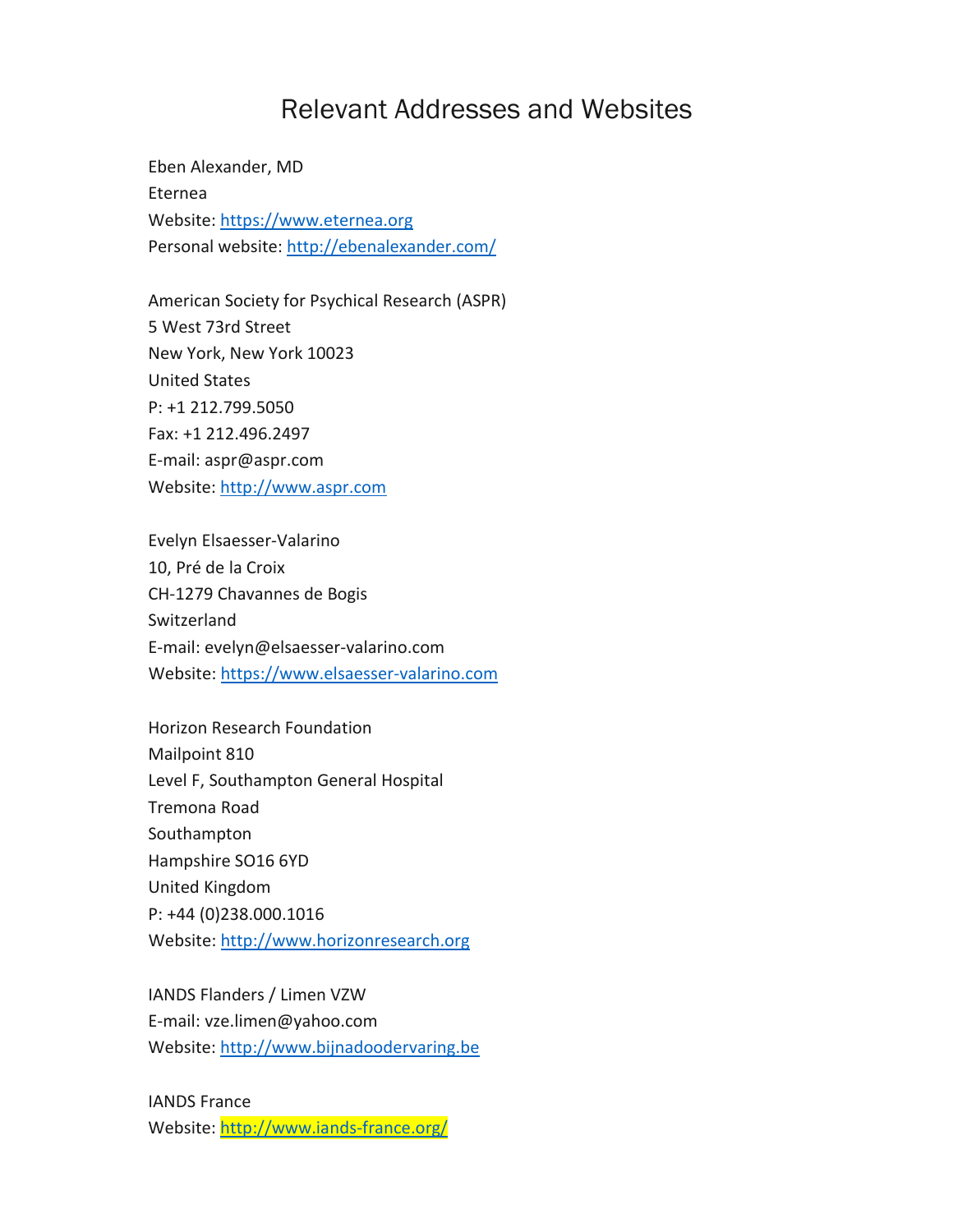International Association for Near-death Studies (IANDS) 2741 Campus Walk Avenue, Building 500 Durham, NC 27705-8878 United States P: +1 919.383.7940 E-mail: services@iands.org Website: [https://www.iands.org](https://www.iands.org/)

Bernard Jakoby

Sterbeforschung.de / Leben nach dem Tod—Die Erforschung einer Unerklärlichen Erfahrung (Life after Death—Investigation of an Unexplained Experience) Website:<http://sterbeforschung.de/>

Robert and Suzanne Mays / The Self-Conscious Mind E-mail: mays@ieee.org Website: [https://selfconsciousmind.com](https://selfconsciousmind.com/)

Near Death Experience Research Foundation (NDERF) Jeffrey and Jody Long Website: [https://www.nderf.org](https://www.nderf.org/)

Near-Death Experiences and the Afterlife Kevin Williams Website[: https://www.near-death.com](https://www.near-death.com/)

Netwerk Nabij-de-dood Ervaringen (Netwerk NDE)—f ormerly Stichting Merkawah / IANDS Netherlands Administration Zilverschoon 33 8265 HD Kampen Netherlands P: +31 (0)63.015.0554 E-mail: info@netwerkNDE.nl Website: [https://netwerknde.nl](https://netwerknde.nl/) English section:<https://netwerknde.nl/534-2/>

Netzwerk Nahtoderfahrung / Near-death Experience Network Borheeserweg 90 46446 Emmerich a. R.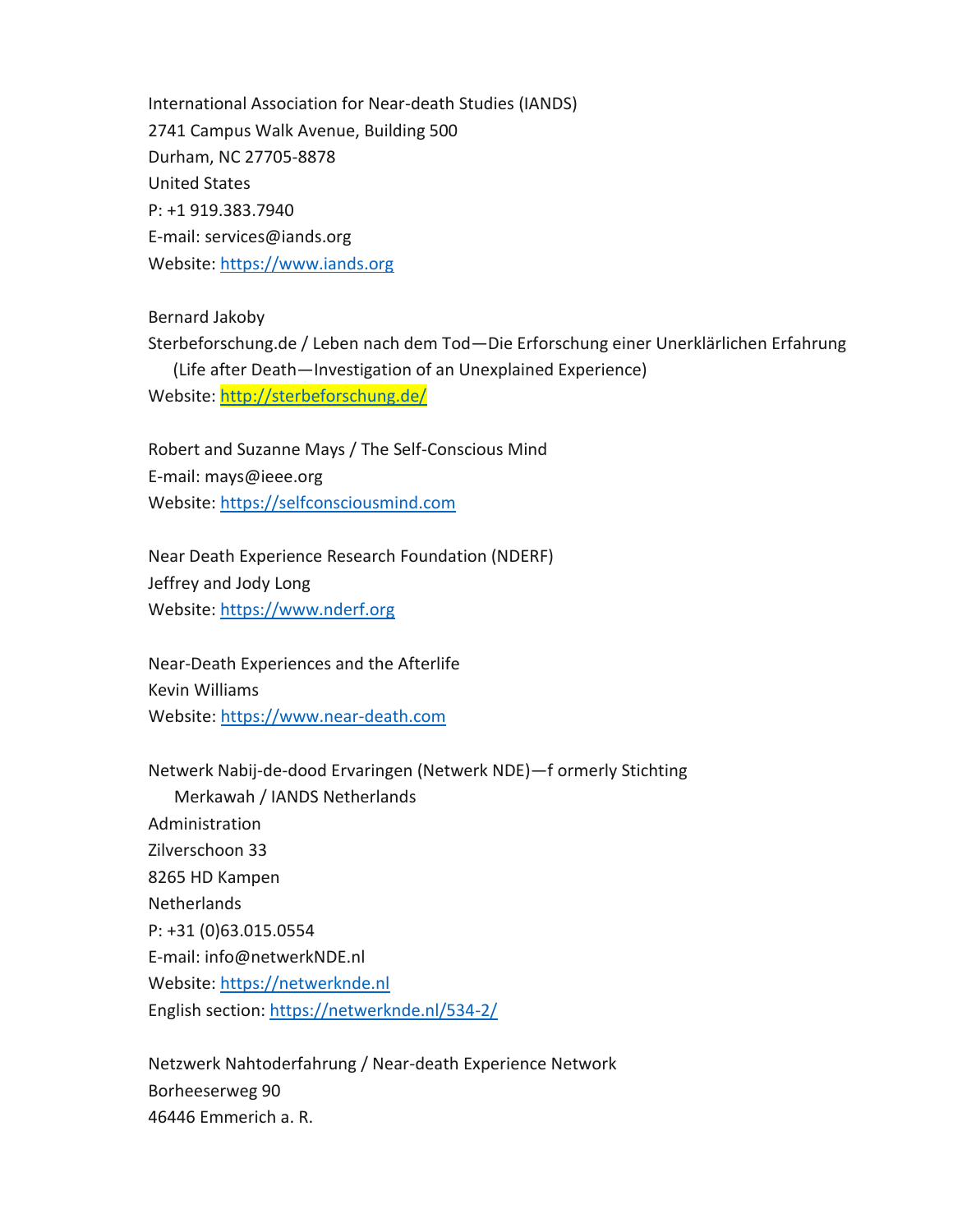Germany P: +49 (0)2.822.3375 E-mail: netzwerk-nahtoderfahrung@t-online.de Website: [https://www.netzwerk-nahtoderfahrung.org](https://www.netzwerk-nahtoderfahrung.org/)

Nour Foundation Website: [http://www.nourfoundation.com](http://www.nourfoundation.com/)

Parapsychologisch Instituut / Parapsychological Institute Springweg 7 3511 Utrecht Netherlands P: +31 (0)30.231.4282 Website: [https://www.parapsy.nl](https://www.parapsy.nl/)

Rhine Research Center 2741 Campus Walk Avenue, Building 500 Durham, NC 27705-8878 United States P: +1 919.309.4600 Website[: https://www.rhine.org](https://www.rhine.org/)

## SKEPP VZW

Studiekring voor Kritische Evaluatie van Pseudo-wetenschap en het Paranormale / Study Group for Critical Evaluation of Pseudoscience and the Paranormal F. Lecharlierlaan 44, bus 10 1090 Brussels Belgium E-mail: info@skepp.be Website: [https://skepp.be](https://skepp.be/)

Skeptical About Skeptics / Skeptical Investigations Website:<http://www.skepticalaboutskeptics.org/>

Society for Psychical Research (SPR) The SPR 49 Marloes Road Kensington London W8 6LA